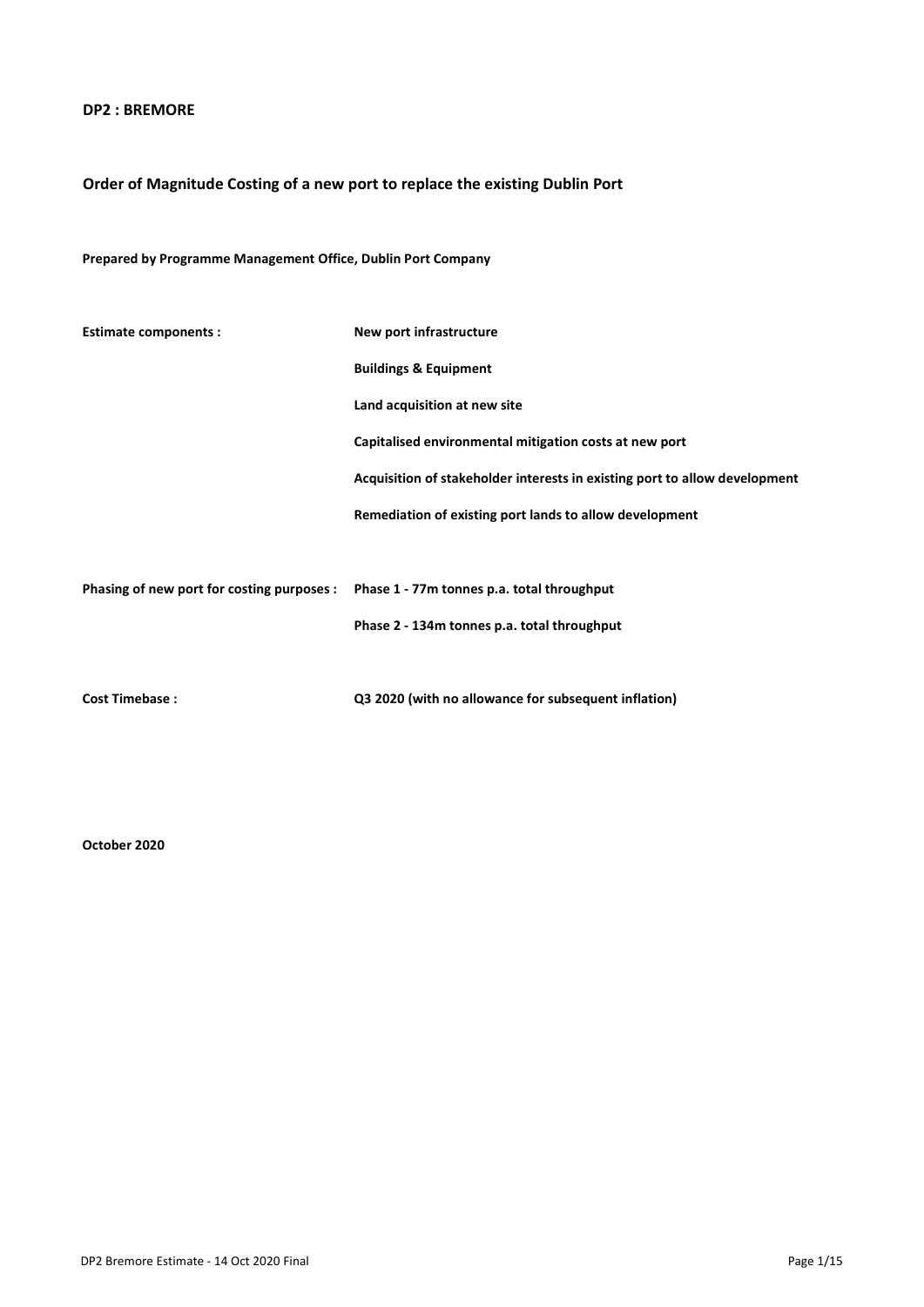### 2.1 INTRODUCTION

The following is an Order of Magnitude Estimate for constructing a new port at Bremore to provide a complete replacement for the existing Dublin Port. The ultimate port capacity would be 134m Tonnes p.a after Phase 2 completion. Phase 1, at 77m Tonnes capacity, mirrors the projected required capacity of the existing Dublin Port in the year 2040 - if Masterplan 2040 is completed. The conceptual design of the new port was developed iteratively from initial layouts which were refined through first stage hydraulic modelling so as to produce the final design for costing. No site investigation work has been undertaken.

Costings are based on prices current at Q3 2020, with no allowance for subsequent price inflation.

### 2.2 BREMORE : COST RANGE

| <b>Estimated Cost Range</b> | <b>Lower Range</b> |                |    |      | <b>Upper Range</b> |
|-----------------------------|--------------------|----------------|----|------|--------------------|
| Phase 1                     | 7.7                | <b>Billion</b> | to | 8.9  | <b>Billion</b>     |
| Phase 2                     | 1.3                | <b>Billion</b> | to | 1.5  | <b>Billion</b>     |
| <b>Phase 1 &amp; 2</b>      | 8.9                | <b>Billion</b> | to | 10.4 | <b>Billion</b>     |

### 2.3 COST SUMMARY

|                                        | PHASE 1 | <b>PHASE 2</b> | <b>TOTAL</b> |  |
|----------------------------------------|---------|----------------|--------------|--|
| NEW PORT INFRASTRUCTURE                | €3.7 bn | €0.9 bn        | €4.6 bn      |  |
| <b>BUILDINGS &amp; EQUIPMENT</b>       | €0.9 bn | €0.1 bn        | €1.0 bn      |  |
| LAND ACQUISITION                       | €0.7 bn | €0.0 bn        | €0.7 bn      |  |
| REMEDIATION EXISTING PORT LAND         | €0.7 bn | €0.0 bn        | €0.7 bn      |  |
| ENVIRONMENTAL MITIGATION (capitalised) | €0.1 bn | €0.0 bn        | €0.1 bn      |  |
| <b>SUB-TOTAL (excl Contingency)</b>    | €6.1 bn | €1.0 bn        | €7.1 bn      |  |
|                                        |         |                |              |  |
| <b>CONTINGENCY LOWER RANGE</b>         | €1.5 bn | €0.3 bn        | €1.8 bn      |  |
| <b>TOTAL LOWER RANGE</b>               | €7.7 bn | €1.3 bn        | €8.9 bn      |  |
|                                        |         |                |              |  |
| <b>CONTINGENCY UPPER RANGE</b>         | €2.8 bn | €0.5 bn        | €3.2 bn      |  |
| <b>TOTAL UPPER RANGE</b>               | €8.9 bn | €1.5 bn        | €10.4 bn     |  |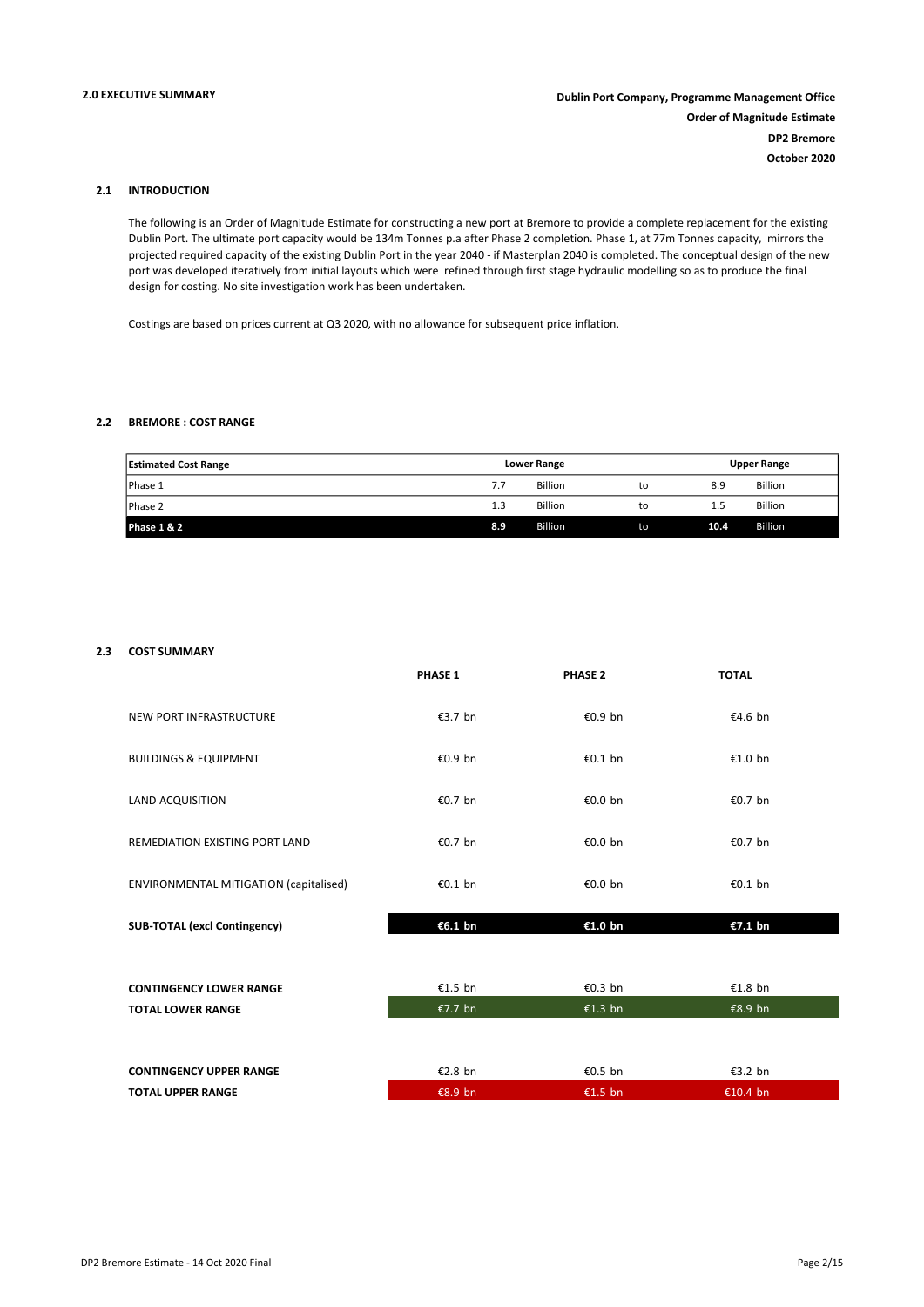### 2.4 ASSUMPTIONS

Yards finish level +5.6m MSL / 8.4m CD.

Assume dredged sand filled to level 5m MSL (300mm stone + 300mm Slab Finished Level to 5.6MSL).

Ro Ro Quay allows for Rock Revetments with Jetties for docking.

Assume dredge is uncontaminated and no treatment allowed for before infilling.

Assume sand can be dredged locally for infilling.

Assume an average 30% of dredge for Channel, Basin and Berths will be rock.

Assume no restrictions on rate of dredging per annum.

Buildings assume replication of existing Dublin Port buildings with some capacity adjustments.

Equipment assumes replication of existing with addition of Shore to Ship Power and Automatic Docking.

Equipment assumes half of the existing RTG, STS Cranes , and Port Cranes can be relocated to the new Port.

Assume remediation of existing Port Lands to a depth of 1m and also raising existing levels by a further 1m to allow for climate change.

Cruise remains in existing Dublin Port.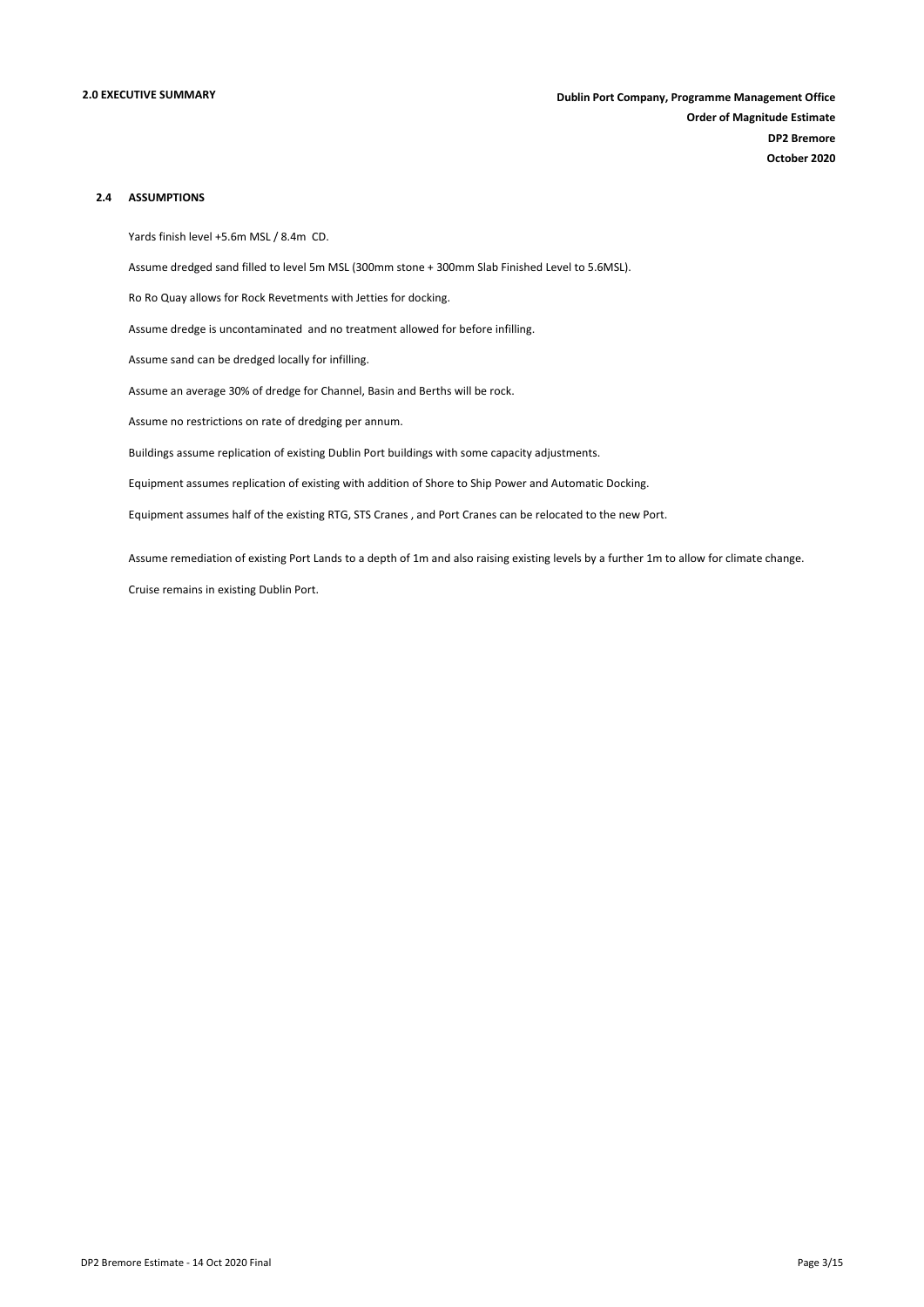# 3.0 DETAILED SUMMARY Dublin Port Company, Programme Management Office Order of Magnitude Estimate DP2 Bremore October 2020

|                                                                               | Qty                              | unit                       | <b>Average Rate</b>        | Phase 1                      | Phase 2                   | <b>TOTAL</b>                 | <b>Notes</b>                                                                                                                                                                                                                                                                                                                                                                                                                                                                                                                                                                                                                                                                                                                        |
|-------------------------------------------------------------------------------|----------------------------------|----------------------------|----------------------------|------------------------------|---------------------------|------------------------------|-------------------------------------------------------------------------------------------------------------------------------------------------------------------------------------------------------------------------------------------------------------------------------------------------------------------------------------------------------------------------------------------------------------------------------------------------------------------------------------------------------------------------------------------------------------------------------------------------------------------------------------------------------------------------------------------------------------------------------------|
| NEW PORT INFRASTRUCTURE                                                       |                                  |                            |                            |                              |                           |                              |                                                                                                                                                                                                                                                                                                                                                                                                                                                                                                                                                                                                                                                                                                                                     |
| PHASE 1                                                                       |                                  |                            |                            |                              |                           |                              |                                                                                                                                                                                                                                                                                                                                                                                                                                                                                                                                                                                                                                                                                                                                     |
| <b>Enabling works</b>                                                         | $\,$ 1                           | item                       | €244,661,945               | €244,661,945                 |                           | €244,661,945                 |                                                                                                                                                                                                                                                                                                                                                                                                                                                                                                                                                                                                                                                                                                                                     |
| External Breakwater - Phase 1                                                 | 9,200                            | ${\mathsf m}$<br>${\sf m}$ | €60,656                    | €558,036,801                 |                           | €558,036,801                 |                                                                                                                                                                                                                                                                                                                                                                                                                                                                                                                                                                                                                                                                                                                                     |
| Internal Revetments, permanent & temporary                                    | 5,700                            |                            | €33,818                    | €192,762,137                 |                           | €192,762,137                 |                                                                                                                                                                                                                                                                                                                                                                                                                                                                                                                                                                                                                                                                                                                                     |
| Container Quay Wall Phase 1<br>Ro Ro Berth & Ramps Phase 1                    | 1,200<br>1,450                   | m<br>m                     | €127,801<br>€203,170       | €153,361,561<br>€294,596,546 |                           | €153,361,561<br>€294,596,546 |                                                                                                                                                                                                                                                                                                                                                                                                                                                                                                                                                                                                                                                                                                                                     |
| Bulk Quay Walls Phase 1<br>Port Services Phase 1                              | 900<br>200                       | m<br>${\mathsf m}$         | €127,801<br>€127,801       | €115,021,171<br>€25,560,260  |                           | €115,021,171<br>€25,560,260  |                                                                                                                                                                                                                                                                                                                                                                                                                                                                                                                                                                                                                                                                                                                                     |
| Oil Berth Phase 1                                                             | 630                              | m                          | €127,801                   | €80,514,820                  |                           | €80,514,820                  |                                                                                                                                                                                                                                                                                                                                                                                                                                                                                                                                                                                                                                                                                                                                     |
| Container Yard Phase 1<br>Ro Ro Yard Phase 1                                  | 600,000<br>850,000               | m2<br>m2                   | €271<br>€209               | €162,414,654<br>€177,418,984 |                           | €162,414,654<br>€177,418,984 |                                                                                                                                                                                                                                                                                                                                                                                                                                                                                                                                                                                                                                                                                                                                     |
| <b>Bulk Yard Phase 1</b><br>Oil Berth Yard Phase 1                            | 320,000<br>200,000               | m2<br>m2                   | €215<br>€213               | €68,745,799<br>€42,632,494   |                           | €68,745,799<br>€42,632,494   |                                                                                                                                                                                                                                                                                                                                                                                                                                                                                                                                                                                                                                                                                                                                     |
| Port & State Services Yard Phase 1                                            | 610,000                          | m2                         | €211                       | €128,654,913                 |                           | €128,654,913                 |                                                                                                                                                                                                                                                                                                                                                                                                                                                                                                                                                                                                                                                                                                                                     |
| <b>Bulk Filling Phase 1</b>                                                   | 45,377,500                       | m <sub>3</sub>             | €13                        | €570,925,494                 |                           | €570,925,494                 |                                                                                                                                                                                                                                                                                                                                                                                                                                                                                                                                                                                                                                                                                                                                     |
| Dredging Phase 1                                                              | 23,476,440                       | m3                         | $\epsilon$ 19              | €437,487,803                 |                           | €437,487,803                 |                                                                                                                                                                                                                                                                                                                                                                                                                                                                                                                                                                                                                                                                                                                                     |
| River Channel Phase 1                                                         | 1,750                            | m                          | €12,221                    | €21,385,979                  |                           | €21,385,979                  |                                                                                                                                                                                                                                                                                                                                                                                                                                                                                                                                                                                                                                                                                                                                     |
| Roads Phase 1<br>Rail Phase 1                                                 | $18\,$<br>10                     | km<br>km                   | €11,402,135<br>€11,405,670 | €202,958,000<br>€110,635,000 |                           | €202,958,000<br>€110,635,000 |                                                                                                                                                                                                                                                                                                                                                                                                                                                                                                                                                                                                                                                                                                                                     |
|                                                                               |                                  |                            |                            |                              |                           |                              |                                                                                                                                                                                                                                                                                                                                                                                                                                                                                                                                                                                                                                                                                                                                     |
| Environmental & Community Gain Costs                                          |                                  |                            |                            | €80,000,000                  |                           | €80,000,000                  |                                                                                                                                                                                                                                                                                                                                                                                                                                                                                                                                                                                                                                                                                                                                     |
| <b>PHASE 2</b><br>External Breakwater - Phase 2                               | 1,100                            | ${\mathsf m}$              | €27,857                    |                              | €30,642,255               | €30,642,255                  |                                                                                                                                                                                                                                                                                                                                                                                                                                                                                                                                                                                                                                                                                                                                     |
| Container Quay Wall Phase 2                                                   | 1,200                            | ${\mathsf m}$              | €127,801                   |                              | €153,361,561              | €153,361,561                 |                                                                                                                                                                                                                                                                                                                                                                                                                                                                                                                                                                                                                                                                                                                                     |
| Ro Ro Berth & Ramps Phase 2                                                   | 580                              | m                          | €214,495                   |                              | €124,407,317              | €124,407,317                 |                                                                                                                                                                                                                                                                                                                                                                                                                                                                                                                                                                                                                                                                                                                                     |
| Container Yard Phase 2                                                        | 600,000                          | m2                         | €270                       |                              | €161,945,769              | €161,945,769                 |                                                                                                                                                                                                                                                                                                                                                                                                                                                                                                                                                                                                                                                                                                                                     |
| Ro Ro Yard Phase 2<br>Bulk Quay Yards Phase 2                                 | 350,000<br>40,000                | m2<br>m2                   | €213<br>€224               |                              | €74,480,627<br>€8,944,889 | €74,480,627<br>€8,944,889    |                                                                                                                                                                                                                                                                                                                                                                                                                                                                                                                                                                                                                                                                                                                                     |
| <b>Bulk Filling Phase 2</b>                                                   | 20,725,000                       | m3                         | £16                        |                              | €321,885,623              | €321,885,623                 |                                                                                                                                                                                                                                                                                                                                                                                                                                                                                                                                                                                                                                                                                                                                     |
| Dredging Phase 2                                                              | 345,600                          | m3                         | $\epsilon$ 19              |                              | €6,440,320                | €6,440,320                   |                                                                                                                                                                                                                                                                                                                                                                                                                                                                                                                                                                                                                                                                                                                                     |
| Roads Phase 2                                                                 | $\overline{2}$<br>$\overline{2}$ | km<br>km                   | €7,085,000<br>€5,790,625   |                              | €12,044,500<br>€9,265,000 | €12,044,500<br>€9,265,000    |                                                                                                                                                                                                                                                                                                                                                                                                                                                                                                                                                                                                                                                                                                                                     |
| Rail Phase 2                                                                  |                                  |                            |                            |                              |                           |                              |                                                                                                                                                                                                                                                                                                                                                                                                                                                                                                                                                                                                                                                                                                                                     |
|                                                                               |                                  |                            |                            |                              |                           |                              |                                                                                                                                                                                                                                                                                                                                                                                                                                                                                                                                                                                                                                                                                                                                     |
| <b>BUILDINGS &amp; EQUIPMENT</b><br>Port Buildings                            |                                  |                            |                            | €136,426,308                 | €0                        | €136,426,308                 |                                                                                                                                                                                                                                                                                                                                                                                                                                                                                                                                                                                                                                                                                                                                     |
| Port Equipment Phase 1<br>Port Equipment Phase 2                              |                                  |                            |                            | €197,611,550                 | €97,462,350               | €197,611,550<br>€97,462,350  |                                                                                                                                                                                                                                                                                                                                                                                                                                                                                                                                                                                                                                                                                                                                     |
|                                                                               |                                  |                            |                            | €215,022,120                 | €0                        | €215,022,120                 |                                                                                                                                                                                                                                                                                                                                                                                                                                                                                                                                                                                                                                                                                                                                     |
| <b>Stakeholder Buildings Replacement</b><br>Stakeholder Equipment Replacement |                                  |                            |                            | €77,385,000                  | €0                        | €77,385,000                  |                                                                                                                                                                                                                                                                                                                                                                                                                                                                                                                                                                                                                                                                                                                                     |
| Stakeholder Oil & Gas Facilities                                              |                                  |                            |                            | €299,750,000                 | €0                        | €299,750,000                 |                                                                                                                                                                                                                                                                                                                                                                                                                                                                                                                                                                                                                                                                                                                                     |
|                                                                               |                                  |                            |                            |                              |                           | €1.023.65                    |                                                                                                                                                                                                                                                                                                                                                                                                                                                                                                                                                                                                                                                                                                                                     |
| <b>LAND ACQUISITION</b>                                                       |                                  |                            |                            |                              |                           |                              |                                                                                                                                                                                                                                                                                                                                                                                                                                                                                                                                                                                                                                                                                                                                     |
| New Port - Land costs less sale proceeds of existing Dublin Inland Port lands |                                  |                            |                            |                              |                           |                              |                                                                                                                                                                                                                                                                                                                                                                                                                                                                                                                                                                                                                                                                                                                                     |
| Existing Port - Stakeholder Leases CPO to secure vacant possession            |                                  |                            |                            | €2,269,153                   | €0                        | €2,269,153                   |                                                                                                                                                                                                                                                                                                                                                                                                                                                                                                                                                                                                                                                                                                                                     |
|                                                                               |                                  |                            |                            | €683,675,000                 | €0                        |                              | Existing Port Lands: cost of buying out existing stakeholder<br>leases so as to get vacant possession. This assumes that at time<br>of acquisition, existing port lands will have been, or will<br>imminently be, rezoned to commercial/ residential. Benchmark<br>price for calculation is the July '19 guide price of €10.4m per<br>ha for the 15 ha Glass Bottle Site. Remediation cost was taken<br>off site value at rate of €2.8m per ha (based on the overall<br>estimate of remediation costs for the port lands). This<br>benchmark price was then used in assessing acquisition costs<br>of stakeholder sites with secure long term tenure. Other<br>€683,675,000 stakeholder sites were assessed on an individual basis. |
|                                                                               |                                  |                            |                            |                              |                           |                              |                                                                                                                                                                                                                                                                                                                                                                                                                                                                                                                                                                                                                                                                                                                                     |
| REMEDIATION EXISTING PORT LAND                                                |                                  |                            |                            |                              |                           |                              |                                                                                                                                                                                                                                                                                                                                                                                                                                                                                                                                                                                                                                                                                                                                     |
| Existing Port - Site remediation                                              | 247                              | hectares                   | €2,843,723                 | €703,252,703                 | €0                        |                              | Assumptions:-<br>Remediation of top layer across the site to a depth of 1M<br>Building up levels to an average of 5.5m OD across site (1M<br>additional imported fill)<br>€703,252,703 Includes a perimeter high L shaped wall to retain the material                                                                                                                                                                                                                                                                                                                                                                                                                                                                               |
|                                                                               |                                  |                            |                            |                              |                           |                              |                                                                                                                                                                                                                                                                                                                                                                                                                                                                                                                                                                                                                                                                                                                                     |
| <b>ENVIRONMENTAL MITIGATION (capitalised)</b>                                 |                                  |                            |                            |                              |                           |                              |                                                                                                                                                                                                                                                                                                                                                                                                                                                                                                                                                                                                                                                                                                                                     |
| New Port - Liabilities - Ongoing Environmental Mitigation Measures            |                                  |                            |                            |                              |                           |                              | Environmental Mitigation Measures. Ongoing due to impact of<br>port on natural coastal sediment movements. Continuing OPEX<br>of €5.9m p.a which capitalises to €147m at 4% discount rate.<br>Capitalised sum incurred from date when northern breakwater<br>completed.                                                                                                                                                                                                                                                                                                                                                                                                                                                             |
|                                                                               |                                  |                            |                            | €147,000,000                 | N/A                       | €147,000,000                 |                                                                                                                                                                                                                                                                                                                                                                                                                                                                                                                                                                                                                                                                                                                                     |
|                                                                               |                                  |                            |                            |                              |                           | €147,000,                    |                                                                                                                                                                                                                                                                                                                                                                                                                                                                                                                                                                                                                                                                                                                                     |
| NATIONAL INFRASTRUCTURE                                                       |                                  |                            |                            |                              |                           |                              |                                                                                                                                                                                                                                                                                                                                                                                                                                                                                                                                                                                                                                                                                                                                     |
| National Infrastructure - National Roads Network Impact                       |                                  |                            |                            |                              |                           |                              | Bringing forward of elements of the national roads programme<br>due to impact of port traffic on M1. Not allowed for in costs.                                                                                                                                                                                                                                                                                                                                                                                                                                                                                                                                                                                                      |
| National Infrastructure - National Rail Network Impact                        |                                  |                            |                            |                              |                           |                              | Bringing forward elements of improvement of national rail<br>network to handle traffic from new port. Not allowed for in<br>costs.                                                                                                                                                                                                                                                                                                                                                                                                                                                                                                                                                                                                  |
|                                                                               |                                  |                            |                            |                              |                           |                              |                                                                                                                                                                                                                                                                                                                                                                                                                                                                                                                                                                                                                                                                                                                                     |
|                                                                               |                                  |                            |                            |                              |                           |                              |                                                                                                                                                                                                                                                                                                                                                                                                                                                                                                                                                                                                                                                                                                                                     |
| <b>TOTAL</b>                                                                  |                                  |                            |                            | €6,130,166,194               | €1,000,880,210            | €7,131,046,404               |                                                                                                                                                                                                                                                                                                                                                                                                                                                                                                                                                                                                                                                                                                                                     |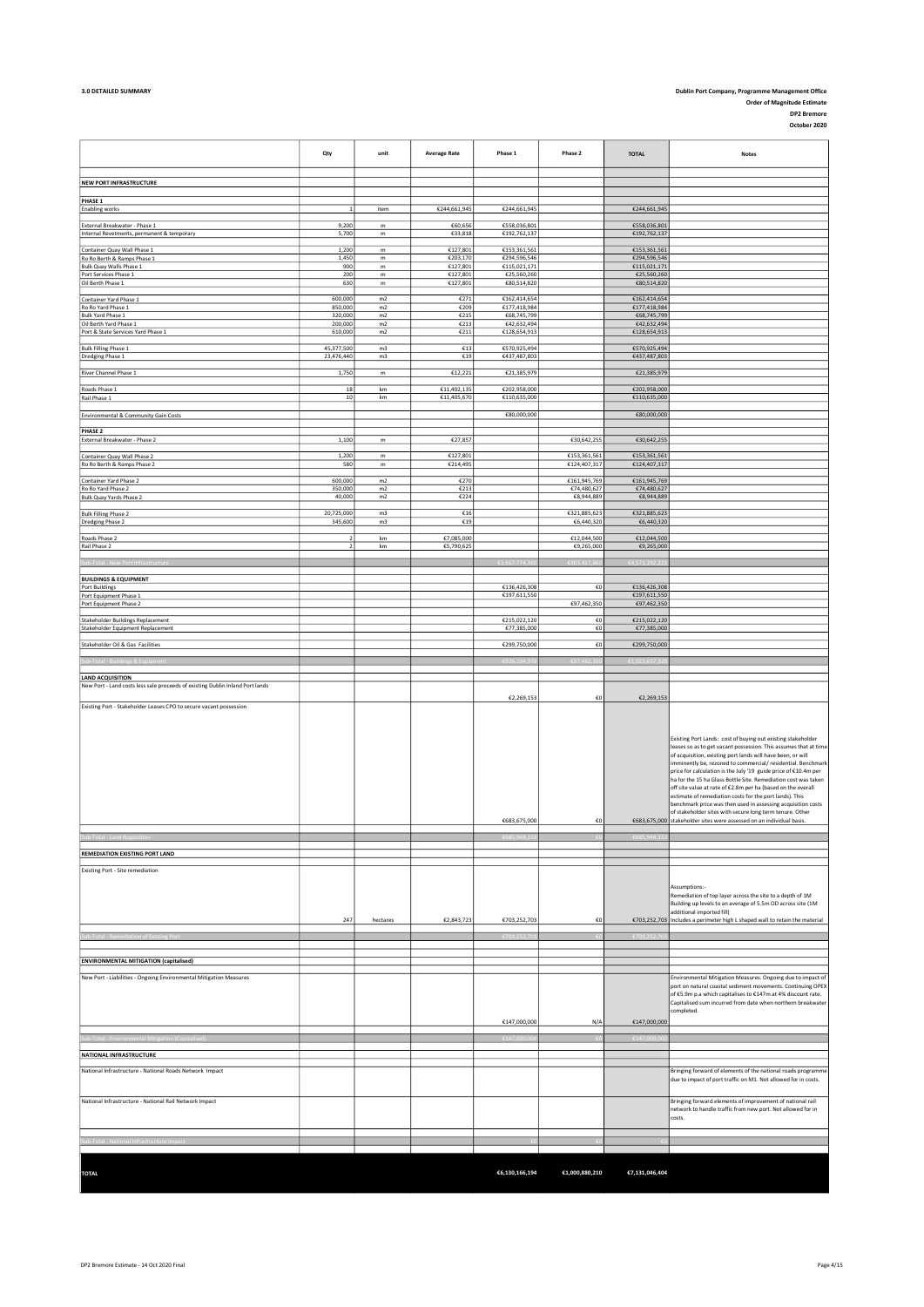### BREMORE (2.0) : SUMMARY EXCLUDING CONTINGENCY

| <b>CAPEX Summary Excluding Contingency</b> | New Port Infrastructure | Buildings &<br>Equipment | Land Acquisition | Remediation of<br><b>Existing Port Land</b> | <b>On-going Liabilities</b><br>(Capitalised) | Total          |
|--------------------------------------------|-------------------------|--------------------------|------------------|---------------------------------------------|----------------------------------------------|----------------|
| Phase 1                                    | 3,667,774,360           | 926,194,978              | 685,944,153      | 703,252,703                                 | 147,000,000                                  | 6,130,166,194  |
| Phase 2                                    | 903,417,860             | 97,462,350               | $\mathbf 0$      | $\mathbf 0$                                 | 0                                            | 1,000,880,210  |
| Total Phase 1 & 2                          | €4,571,192,221          | €1,023,657,328           | €685,944,153     | €703,252,703                                | €147,000,000                                 | €7,131,046,404 |

CONTINGENCY CALCULATION

| Lower Range Contingency Allowance | New Port Infrastructure | Buildings &<br>Equipment | Land Acquisition | Remediation of<br><b>Existing Port Land</b> | On-going Liabilities<br>(Capitalised) | Total         |
|-----------------------------------|-------------------------|--------------------------|------------------|---------------------------------------------|---------------------------------------|---------------|
| Minimum Contingency Allowance     | 25%                     | 25%                      | 25%              | 25%                                         | 25%                                   |               |
| Phase 1                           | 4,584,717,950           | 1,157,743,722            | 857,430,192      | 879,065,879                                 | 183,750,000                           | 7,662,707,742 |
| Phase 2                           | 1,129,272,326           | 121,827,938              | $\mathbf 0$      | 0                                           | 0                                     | 1,251,100,263 |
| Total Phase 1 & 2                 | €5,713,990,276          | €1,279,571,659           | €857,430,192     | €879,065,879                                | €183,750,000                          | 8,913,808,006 |

| <b>Upper Range Contingency Allowance</b> | New Port Infrastructure | Buildings &<br>Equipment | <b>Land Acquisition</b> | Remediation of<br><b>Existing Port Land</b> | On-going Liabilities<br>(Capitalised) | <b>Total</b>   |
|------------------------------------------|-------------------------|--------------------------|-------------------------|---------------------------------------------|---------------------------------------|----------------|
| Maximum Contingency Allowance            | 45%                     | 45%                      | 45%                     | 50%                                         | 45%                                   |                |
| Phase 1                                  | 5,318,272,822           | 1,342,982,717            | 994,619,022             | 1,054,879,054                               | 213,150,000                           | 8,923,903,616  |
| Phase 2                                  | 1,309,955,898           | 141,320,408              | $\mathbf 0$             | $\Omega$                                    | $^{\circ}$                            | 1,451,276,305  |
| Total Phase 1 & 2                        | €6.628.228.720          | €1,484,303,125           | €994.619.022            | €1,054,879,054                              | €213,150,000                          | 10,375,179,922 |

| Mid-point of the Lower and Upper Contingency Range | New Port Infrastructure | Buildings &<br>Equipment | Land Acquisition | Remediation of<br><b>Existing Port Land</b> | On-going Liabilities<br>(Capitalised) | <b>Total</b>   |
|----------------------------------------------------|-------------------------|--------------------------|------------------|---------------------------------------------|---------------------------------------|----------------|
| Phase 1                                            | €4,951,495,386          | €1,250,363,220           | €926,024,607     | €966,972,467                                | €198,450,000                          | €8,293,305,679 |
| Phase 2                                            | €1,219,614,112          | €131,574,173             | €0               | €0                                          | €0                                    | €1,351,188,284 |
| Total Phase 1 & 2                                  | €6,171,109,498          | €1,381,937,392           | €926,024,607     | €966,972,467                                | €198,450,000                          | €9,644,493,964 |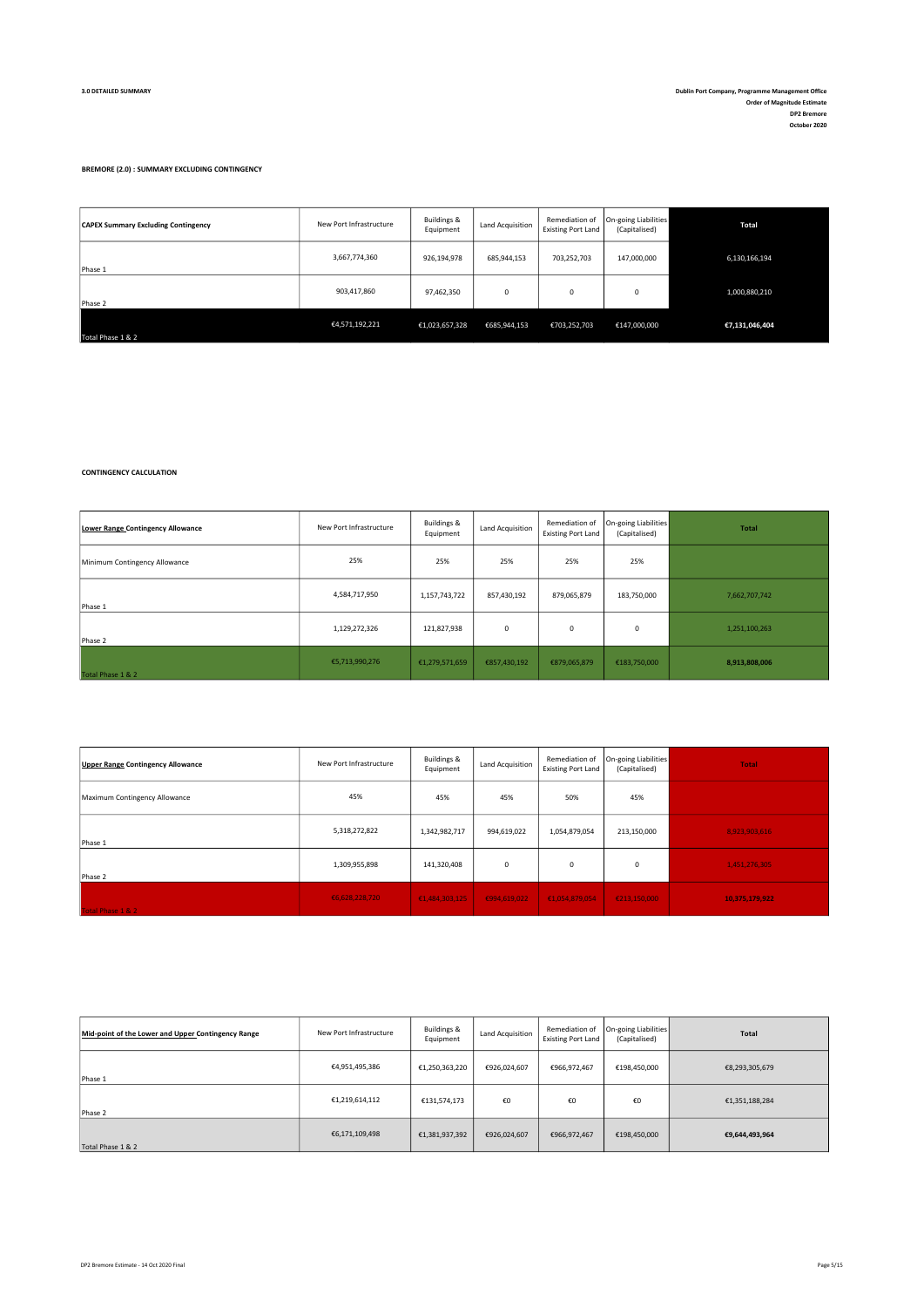Order of Magnitude Estimate DP2 Bremore

|                                                                                          |                                                                                                                                                                                               | Quantity                  | Rate                         | Phase 1                    | Phase 2 |
|------------------------------------------------------------------------------------------|-----------------------------------------------------------------------------------------------------------------------------------------------------------------------------------------------|---------------------------|------------------------------|----------------------------|---------|
|                                                                                          |                                                                                                                                                                                               |                           |                              |                            |         |
|                                                                                          | <b>ENABLING WORKS</b>                                                                                                                                                                         |                           |                              |                            |         |
| <b>Enabling works</b>                                                                    | Temporary Road from R132 to Shore, including lighting & services 12m wide                                                                                                                     | 500 m                     | €2,000                       | €1,000,000                 |         |
| <b>Enabling works</b>                                                                    | Temporary Road Along Shore linking the two Breakwaters, incl lighting and services, 12m wide                                                                                                  | 3,000 m                   | €2,000                       | €6,000,000                 |         |
| <b>Enabling works</b>                                                                    | Temporary Double Road Bridge Over Rail Tracks                                                                                                                                                 | 1 nr                      | €6,500,000                   | €6,500,000                 |         |
| <b>Enabling works</b>                                                                    | Temporary Bridge Over River                                                                                                                                                                   | 1 nr                      | €5,000,000                   | €5,000,000                 |         |
| <b>Enabling works</b>                                                                    | Laydown Area                                                                                                                                                                                  | 100,000 m2                | €50                          | €5,000,000                 |         |
|                                                                                          | Marine Site Investigations                                                                                                                                                                    |                           |                              |                            |         |
| <b>Enabling works</b><br><b>Enabling works</b>                                           | Land Investigations                                                                                                                                                                           | 1 item<br>1 item          | €15,000,000<br>€5,000,000    | €15,000,000<br>€5,000,000  |         |
|                                                                                          |                                                                                                                                                                                               |                           |                              |                            |         |
| <b>Enabling works</b>                                                                    | ESB Substation & Connection for Permanent Works                                                                                                                                               | 1 item                    | €70,000,000                  | €70,000,000                |         |
| <b>Enabling works</b>                                                                    | Allow for Sustainable Power Supply (wind Farm / Solar)                                                                                                                                        | 1 item                    | €25,000,000                  | €25,000,000                |         |
| <b>Enabling works</b>                                                                    | Gas Connection & Infrastructure Upgrade for Permanent works                                                                                                                                   | 1 item                    | €15,000,000                  | €15,000,000                |         |
| <b>Enabling works</b>                                                                    | Water Connection & Infrastructure Upgrade for Permanent Works                                                                                                                                 | 1 item                    | €15,000,000                  | €15,000,000                |         |
| Enabling works<br><b>Enabling works</b>                                                  | Fibre / Telephone Services Connection & Infrastructure Upgrade<br>Foul & Surface Water Connection & Infrastructure Upgrade                                                                    | 1 item<br>1 item          | €10,000,000<br>€15,000,000   | €10,000,000<br>€15,000,000 |         |
|                                                                                          |                                                                                                                                                                                               |                           |                              |                            |         |
|                                                                                          |                                                                                                                                                                                               |                           |                              |                            |         |
| <b>Enabling works</b>                                                                    | Archaeological excavations - Allowance for Archaeological Excavation and potential disruption. Note<br>allowance for Archaeological supervision allowed under dredging. (Anticipate Low Risk) | $\mathbf{1}$<br>item      | €10,000,000                  | €10,000,000                |         |
| <b>Enabling works</b>                                                                    | Works / Diversion work to Gas Interconnector, Interconnector to be avoided, confirmed by RPS                                                                                                  |                           |                              | Interconnector avoided     |         |
| <b>Enabling works</b><br><b>Enabling works</b>                                           | <b>Contractor Preliminaries</b>                                                                                                                                                               |                           |                              |                            |         |
| <b>Enabling works</b>                                                                    | Allow for Management and Preliminaries                                                                                                                                                        | 10.00%                    | €203,500,000                 | €20,350,000                |         |
| <b>Enabling works</b>                                                                    | PSCS                                                                                                                                                                                          | 0.30%                     | €203,500,000                 | €610,500                   |         |
| <b>Enabling works</b>                                                                    |                                                                                                                                                                                               |                           |                              |                            |         |
| <b>Enabling works</b>                                                                    | Design & Management                                                                                                                                                                           |                           |                              |                            |         |
| <b>Enabling works</b>                                                                    | Contractor Detail Design CSA, M&E, Fire, Cat 1 Checker, PSDP, Resident Engineers, Environmental                                                                                               | 9.00%                     | €224,460,500                 | €20,201,445                |         |
|                                                                                          | Engineers, PMO.                                                                                                                                                                               |                           |                              |                            |         |
|                                                                                          |                                                                                                                                                                                               |                           |                              |                            |         |
|                                                                                          | <b>EXTERNAL BREAKWATER</b>                                                                                                                                                                    |                           |                              |                            |         |
|                                                                                          |                                                                                                                                                                                               |                           |                              |                            |         |
| External Breakwater - Phase 1                                                            | Breakwater A1                                                                                                                                                                                 | 1,600 m                   | €19,529                      | €31,247,040                |         |
| External Breakwater - Phase 1                                                            | Breakwater A2                                                                                                                                                                                 | 1,650 m                   | €40,344                      | €66,566,940                |         |
| External Breakwater - Phase 1                                                            | Breakwater B                                                                                                                                                                                  | 1,550 m                   | €51,323                      | €79,550,185                |         |
| External Breakwater - Phase 1<br>External Breakwater - Phase 1                           | Breakwater C (lined both sides, smaller armour internally)                                                                                                                                    | 3,000 m                   | €68,688                      | €206,065,200<br>€0         |         |
| External Breakwater - Phase 1                                                            | Breakwater Channel Entrance<br>Southern Breakwater (lined both sides, smaller armour internally)                                                                                              | 0 <sub>m</sub><br>1,400 m | €57,659                      | €80,723,280                |         |
| External Breakwater - Phase 1                                                            |                                                                                                                                                                                               |                           |                              |                            |         |
| External Breakwater - Phase 1                                                            | <b>Contractor Preliminaries</b>                                                                                                                                                               |                           |                              |                            |         |
| External Breakwater - Phase 1                                                            | Allow for Management and Preliminaries                                                                                                                                                        | 10.00%                    | €464,152,645                 | €46,415,265                |         |
| External Breakwater - Phase 1                                                            | <b>PSCS</b>                                                                                                                                                                                   | 0.30%                     | €464,152,645                 | €1,392,458                 |         |
| External Breakwater - Phase 1                                                            |                                                                                                                                                                                               |                           |                              |                            |         |
| External Breakwater - Phase 1<br>External Breakwater - Phase 1                           | <b>Design &amp; Management</b><br>Contractor Detail Design CSA, M&E, Fire, Cat 1 Checker, PSDP, Resident Engineers, Environmental<br>Engineers, PMO.                                          | 9.00%                     | €511,960,367                 | €46,076,433                |         |
|                                                                                          | INTERNAL REVETMENTS, PERMANENT & TEMPORARY                                                                                                                                                    |                           |                              |                            |         |
|                                                                                          |                                                                                                                                                                                               |                           |                              |                            |         |
| Internal Revetments, permanent & temporary                                               | RoRo - Internal Breakwater (A2 with Smaller Armour)                                                                                                                                           | 2,300 m                   | €30,796                      | €70.829.880                |         |
| Internal Revetments, permanent & temporary                                               | RoRo - Internal Breakwater (Lining one side of existing A2 with Smaller Armour)                                                                                                               | 2,300 m                   | €20,552                      | €47,270,520                |         |
| Internal Revetments, permanent & temporary                                               | RoRo - Internal Breakwater (B with Smaller Armour)                                                                                                                                            | 1,100 m                   | €38,392                      | €42,231,420                |         |
|                                                                                          |                                                                                                                                                                                               |                           |                              |                            |         |
| Internal Revetments, permanent & temporary                                               |                                                                                                                                                                                               |                           |                              |                            |         |
| Internal Revetments, permanent & temporary<br>Internal Revetments, permanent & temporary | <b>Contractor Preliminaries</b><br>Allow for Management and Preliminaries                                                                                                                     | 10.00%                    | €160,331,820                 | €16,033,182                |         |
| Internal Revetments, permanent & temporary                                               | <b>PSCS</b>                                                                                                                                                                                   | 0.30%                     | €160,331,820                 | €480,995                   |         |
| Internal Revetments, permanent & temporary                                               |                                                                                                                                                                                               |                           |                              |                            |         |
| Internal Revetments, permanent & temporary                                               | Design & Management                                                                                                                                                                           |                           |                              |                            |         |
| Internal Revetments, permanent & temporary                                               | Contractor Detail Design CSA, M&E, Fire, Cat 1 Checker, PSDP, Resident Engineers, Environmental                                                                                               | 9.00%                     | €176,845,997                 | €15,916,140                |         |
|                                                                                          | Engineers, PMO.                                                                                                                                                                               |                           |                              |                            |         |
|                                                                                          |                                                                                                                                                                                               |                           |                              |                            |         |
|                                                                                          | CONTAINER QUAY WALL PHASE 1                                                                                                                                                                   |                           |                              |                            |         |
|                                                                                          |                                                                                                                                                                                               |                           |                              |                            |         |
| Container Quay Wall Phase 1                                                              | Tubular Quay Wall, Crane Rail support Beam, 30m wide Slab                                                                                                                                     | 1,200 m                   | €106,300                     | €127,560,000               |         |
| Container Quay Wall Phase 1                                                              |                                                                                                                                                                                               |                           |                              |                            |         |
| Container Quay Wall Phase 1                                                              | <b>Contractor Preliminaries</b>                                                                                                                                                               |                           |                              |                            |         |
| Container Quay Wall Phase 1<br>Container Quay Wall Phase 1                               | Allow for Management and Preliminaries<br>PSCS                                                                                                                                                | 10.00%<br>0.30%           | €127,560,000<br>€127,560,000 | €12,756,000<br>€382,680    |         |
| Container Quay Wall Phase 1                                                              |                                                                                                                                                                                               |                           |                              |                            |         |
| Container Quay Wall Phase 1                                                              | <b>Design &amp; Management</b>                                                                                                                                                                |                           |                              |                            |         |
| Container Quay Wall Phase 1                                                              | Contractor Detail Design CSA, M&E, Fire, Cat 1 Checker, PSDP, Resident Engineers, Environmental                                                                                               | 9.00%                     | €140,698,680                 | €12,662,881                |         |
|                                                                                          | Engineers, PMO.                                                                                                                                                                               |                           |                              |                            |         |
|                                                                                          |                                                                                                                                                                                               |                           |                              |                            |         |
|                                                                                          | RO RO BERTH & RAMPS PHASE 1                                                                                                                                                                   |                           |                              |                            |         |
|                                                                                          |                                                                                                                                                                                               |                           |                              |                            |         |
| Ro Ro Berth & Ramps Phase 1                                                              | Ro Ro Area Int Breakwater Type A2                                                                                                                                                             | $1.000$ m                 | €30,796                      | €30,795,600                |         |
| Ro Ro Berth & Ramps Phase 1                                                              | Ro Ro Jetty similar to Holyhead                                                                                                                                                               | 5 <sub>nr</sub>           | €20,100,000                  | €100,500,000               |         |
| Ro Ro Berth & Ramps Phase 1                                                              | Ro Ro Ramps 2nr + support Piles and concrete ramp (2 nr Single)                                                                                                                               | 3 <sub>nr</sub>           | €14,900,000                  | €44,700,000                |         |
| Ro Ro Berth & Ramps Phase 1                                                              | Ro Ro Ramps 2nr + support Piles and concrete ramp (2nr Double + ramps)                                                                                                                        | 2 <sub>nr</sub>           | €34,519,000                  | €69,038,000                |         |
| Ro Ro Berth & Ramps Phase 1<br>Ro Ro Berth & Ramps Phase 1                               | <b>Contractor Preliminaries</b>                                                                                                                                                               |                           |                              |                            |         |
| Ro Ro Berth & Ramps Phase 1                                                              | Allow for Management and Preliminaries                                                                                                                                                        | 10.00%                    | €245,033,600                 | €24,503,360                |         |
| Ro Ro Berth & Ramps Phase 1                                                              | PSCS                                                                                                                                                                                          | 0.30%                     | €245,033,600                 | €735,101                   |         |
| Ro Ro Berth & Ramps Phase 1                                                              |                                                                                                                                                                                               |                           |                              |                            |         |
| Ro Ro Berth & Ramps Phase 1                                                              | Design & Management                                                                                                                                                                           |                           |                              |                            |         |
| Ro Ro Berth & Ramps Phase 1                                                              | Contractor Detail Design CSA, M&E, Fire, Cat 1 Checker, PSDP, Resident Engineers, Environmental                                                                                               | 9.00%                     | €270,272,061                 | €24,324,485                |         |
|                                                                                          | Engineers, PMO.                                                                                                                                                                               |                           |                              |                            |         |
|                                                                                          |                                                                                                                                                                                               |                           |                              |                            |         |
|                                                                                          | <b>BULK QUAY WALLS PHASE 1</b>                                                                                                                                                                |                           |                              |                            |         |
|                                                                                          |                                                                                                                                                                                               |                           |                              |                            |         |
| Bulk Quay Walls Phase 1                                                                  | Tubular Quay Wall, Crane Rail support Beam, 30m wide Slab                                                                                                                                     | 900 m                     | €106,300                     | €95,670,000                |         |
| Bulk Quay Walls Phase 1                                                                  |                                                                                                                                                                                               |                           |                              |                            |         |
| Bulk Quay Walls Phase 1                                                                  |                                                                                                                                                                                               |                           |                              |                            |         |
| Bulk Quay Walls Phase 1<br>Bulk Quay Walls Phase 1                                       | <b>Contractor Preliminaries</b><br>Allow for Management and Preliminaries                                                                                                                     | 10.00%                    | €95,670,000                  | €9,567,000                 |         |
| Bulk Quay Walls Phase 1                                                                  | PSCS                                                                                                                                                                                          | 0.30%                     | €95,670,000                  | €287,010                   |         |
| Bulk Quay Walls Phase 1                                                                  |                                                                                                                                                                                               |                           |                              |                            |         |
| Bulk Quay Walls Phase 1                                                                  | Design & Management                                                                                                                                                                           |                           |                              |                            |         |
| Bulk Quay Walls Phase 1                                                                  | Contractor Detail Design CSA, M&E, Fire, Cat 1 Checker, PSDP, Resident Engineers, Environmental                                                                                               | 9.00%                     | €105,524,010                 | €9,497,161                 |         |
|                                                                                          | Engineers, PMO.                                                                                                                                                                               |                           |                              |                            |         |
|                                                                                          |                                                                                                                                                                                               |                           |                              |                            |         |
|                                                                                          |                                                                                                                                                                                               |                           |                              |                            |         |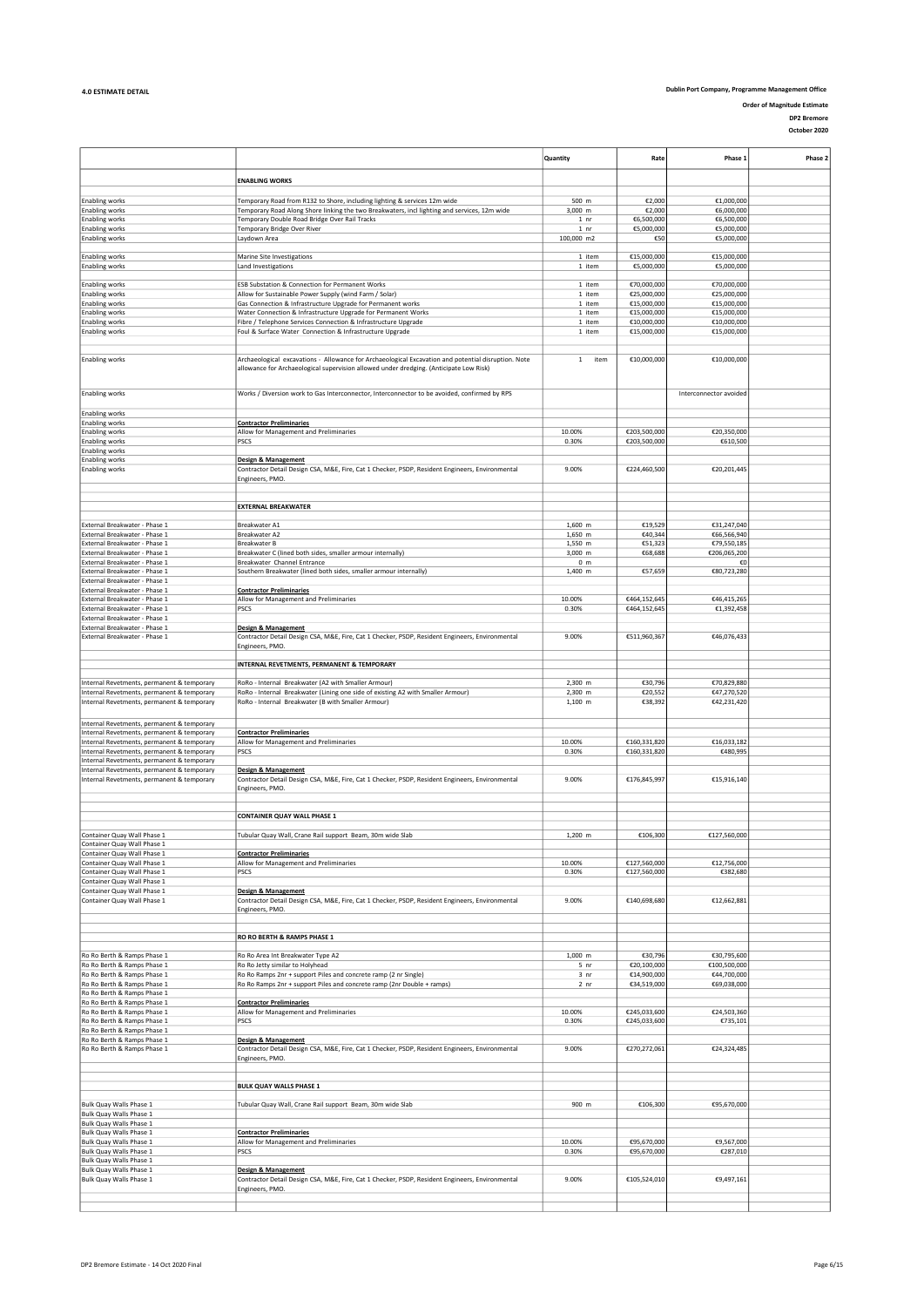Order of Magnitude Estimate

DP2 Bremore October 2020

|                                                                          |                                                                                                                                   | Quantity      | Rate         | Phase 1      | Phase 2 |
|--------------------------------------------------------------------------|-----------------------------------------------------------------------------------------------------------------------------------|---------------|--------------|--------------|---------|
|                                                                          |                                                                                                                                   |               |              |              |         |
|                                                                          | <b>PORT SERVICES</b>                                                                                                              |               |              |              |         |
| Port Services Phase 1                                                    | Tubular Quay Wall, Crane Rail support Beam, 30m wide Slab                                                                         | 200 m         | €106,300     | €21,260,000  |         |
| Port Services Phase 1                                                    |                                                                                                                                   |               |              |              |         |
| Port Services Phase 1<br>Port Services Phase 1                           | <b>Contractor Preliminaries</b><br>Allow for Management and Preliminaries                                                         | 10.00%        | €21,260,000  | €2,126,000   |         |
| Port Services Phase 1                                                    | PSCS                                                                                                                              | 0.30%         | €21,260,000  | €63,780      |         |
| Port Services Phase 1                                                    |                                                                                                                                   |               |              |              |         |
| Port Services Phase 1<br>Port Services Phase 1                           | <b>Design &amp; Management</b>                                                                                                    | 9.00%         |              | €2,110,480   |         |
|                                                                          | Contractor Detail Design CSA, M&E, Fire, Cat 1 Checker, PSDP, Resident Engineers, Environmental<br>Engineers, PMO.                |               | €23,449,780  |              |         |
|                                                                          |                                                                                                                                   |               |              |              |         |
|                                                                          |                                                                                                                                   |               |              |              |         |
|                                                                          | <b>OIL BERTH</b>                                                                                                                  |               |              |              |         |
| Oil Berth Phase 1                                                        | Tubular Quay Wall, Crane Rail support Beam, 30m wide Slab                                                                         | 630 m         | €106,300     | €66,969,000  |         |
| Oil Berth Phase 1                                                        |                                                                                                                                   |               |              |              |         |
| Oil Berth Phase 1<br>Oil Berth Phase 1                                   | <b>Contractor Preliminaries</b><br>Allow for Management and Preliminaries                                                         | 10.00%        | €66,969,000  | €6,696,900   |         |
| Oil Berth Phase 1                                                        | PSCS                                                                                                                              | 0.30%         | €66,969,000  | €200,907     |         |
| Oil Berth Phase 1                                                        |                                                                                                                                   |               |              |              |         |
| Oil Berth Phase 1<br>Oil Berth Phase 1                                   | <b>Design &amp; Management</b>                                                                                                    | 9.00%         | €73,866,807  | €6,648,013   |         |
|                                                                          | Contractor Detail Design CSA, M&E, Fire, Cat 1 Checker, PSDP, Resident Engineers, Environmental<br>Engineers, PMO.                |               |              |              |         |
|                                                                          |                                                                                                                                   |               |              |              |         |
|                                                                          |                                                                                                                                   |               |              |              |         |
|                                                                          | <b>CONTAINER YARD PHASE 1</b>                                                                                                     |               |              |              |         |
| Container Yard Phase 1                                                   | Container Yard RTG Yard                                                                                                           | 600,000 m2    | €221         | €132,600,000 |         |
| Container Yard Phase 1                                                   | Site Enclosures                                                                                                                   | 4,150 m       | €600         | €2,490,000   |         |
| Container Yard Phase 1<br>Container Yard Phase 1                         | <b>Contractor Preliminaries</b>                                                                                                   |               |              |              |         |
| Container Yard Phase 1                                                   | Allow for Management and Preliminaries                                                                                            | 10.00%        | €135,090,000 | €13,509,000  |         |
| Container Yard Phase 1                                                   | PSCS                                                                                                                              | 0.30%         | €135,090,000 | €405,270     |         |
| Container Yard Phase 1<br>Container Yard Phase 1                         |                                                                                                                                   |               |              |              |         |
| Container Yard Phase 1                                                   | <b>Design &amp; Management</b><br>Contractor Detail Design CSA, M&E, Fire, Cat 1 Checker, PSDP, Resident Engineers, Environmental | 9.00%         | €149,004,270 | €13,410,384  |         |
|                                                                          | Engineers, PMO.                                                                                                                   |               |              |              |         |
|                                                                          |                                                                                                                                   |               |              |              |         |
|                                                                          | RO RO YARD PHASE 1                                                                                                                |               |              |              |         |
|                                                                          |                                                                                                                                   |               |              |              |         |
| Ro Ro Yard Phase 1                                                       | Yard allow 300mm thick Yard                                                                                                       | 850,000 m2    | €171         | €145,350,000 |         |
| Ro Ro Yard Phase 1<br>Ro Ro Yard Phase 1                                 | Site Enclosures                                                                                                                   | 3,700 m       | €600         | €2,220,000   |         |
| Ro Ro Yard Phase 1                                                       | <b>Contractor Preliminaries</b>                                                                                                   |               |              |              |         |
| Ro Ro Yard Phase 1                                                       | Allow for Management and Preliminaries                                                                                            | 10.00%        | €147,570,000 | €14,757,000  |         |
| Ro Ro Yard Phase 1<br>Ro Ro Yard Phase 1                                 | PSCS                                                                                                                              | 0.30%         | €147,570,000 | €442,710     |         |
| Ro Ro Yard Phase 1                                                       | Design & Management                                                                                                               |               |              |              |         |
| Ro Ro Yard Phase 1                                                       | Contractor Detail Design CSA, M&E, Fire, Cat 1 Checker, PSDP, Resident Engineers, Environmental                                   | 9.00%         | €162,769,710 | €14,649,274  |         |
|                                                                          | Engineers, PMO.                                                                                                                   |               |              |              |         |
|                                                                          |                                                                                                                                   |               |              |              |         |
|                                                                          | <b>BULK YARD PHASE 1</b>                                                                                                          |               |              |              |         |
| Bulk Yard Phase 1                                                        | Yard allow 300mm thick Yard                                                                                                       | 320,000 m2    | €171         | €54,720,000  |         |
| Bulk Yard Phase 1                                                        | Site Enclosures                                                                                                                   | 4,100 m       | €600         | €2,460,000   |         |
| Bulk Yard Phase 1                                                        |                                                                                                                                   |               |              |              |         |
| Bulk Yard Phase 1<br>Bulk Yard Phase 1                                   | <b>Contractor Preliminaries</b>                                                                                                   | 10.00%        | €57,180,000  | €5,718,000   |         |
| Bulk Yard Phase 1                                                        | Allow for Management and Preliminaries<br>PSCS                                                                                    | 0.30%         | €57,180,000  | €171,540     |         |
| Bulk Yard Phase 1                                                        |                                                                                                                                   |               |              |              |         |
| Bulk Yard Phase 1                                                        | Design & Management<br>Contractor Detail Design CSA, M&E, Fire, Cat 1 Checker, PSDP, Resident Engineers, Environmental            |               |              |              |         |
| Bulk Yard Phase 1                                                        | Engineers, PMO.                                                                                                                   | 9.00%         | €63,069,540  | €5,676,259   |         |
|                                                                          |                                                                                                                                   |               |              |              |         |
|                                                                          | OIL BERTH YARD                                                                                                                    |               |              |              |         |
| Oil Berth Yard Phase 1                                                   | Yard allow 300mm thick Yard                                                                                                       | 200,000 m2    | €171         | €34,200,000  |         |
| Oil Berth Yard Phase 1                                                   | <b>Site Enclosures</b>                                                                                                            | 2,100 m       | €600         | €1,260,000   |         |
| Oil Berth Yard Phase 1                                                   |                                                                                                                                   |               |              |              |         |
| Oil Berth Yard Phase 1<br>Oil Berth Yard Phase 1                         | <b>Contractor Preliminaries</b><br>Allow for Management and Preliminaries                                                         | 10.00%        | €35,460,000  | €3,546,000   |         |
| Oil Berth Yard Phase 1                                                   | PSCS                                                                                                                              | 0.30%         | €35,460,000  | €106,380     |         |
| Oil Berth Yard Phase 1                                                   |                                                                                                                                   |               |              |              |         |
| Oil Berth Yard Phase 1<br>Oil Berth Yard Phase 1                         | Design & Management<br>Contractor Detail Design CSA, M&E, Fire, Cat 1 Checker, PSDP, Resident Engineers, Environmental            | 9.00%         | €39,112,380  | €3,520,114   |         |
|                                                                          | Engineers, PMO.                                                                                                                   |               |              |              |         |
|                                                                          |                                                                                                                                   |               |              |              |         |
|                                                                          |                                                                                                                                   |               |              |              |         |
|                                                                          | PORT SERVICES & STATE SERVICES YARD                                                                                               |               |              |              |         |
| Port & State Services Yard Phase 1                                       | Yard allow 300mm thick Yard                                                                                                       | 610,000 m2    | €171         | €104,310,000 |         |
| Port & State Services Yard Phase 1                                       | Site Enclosures                                                                                                                   | 4,500 m       | €600         | €2,700,000   |         |
| Port & State Services Yard Phase 1<br>Port & State Services Yard Phase 1 | <b>Contractor Preliminaries</b>                                                                                                   |               |              |              |         |
| Port & State Services Yard Phase 1                                       | Allow for Management and Preliminaries                                                                                            | 10.00%        | €107,010,000 | €10,701,000  |         |
| Port & State Services Yard Phase 1                                       | PSCS                                                                                                                              | 0.30%         | €107,010,000 | €321,030     |         |
| Port & State Services Yard Phase 1<br>Port & State Services Yard Phase 1 | Design & Management                                                                                                               |               |              |              |         |
| Port & State Services Yard Phase 1                                       | Contractor Detail Design CSA, M&E, Fire, Cat 1 Checker, PSDP, Resident Engineers, Environmental                                   | 9.00%         | €118,032,030 | €10,622,883  |         |
|                                                                          | Engineers, PMO.                                                                                                                   |               |              |              |         |
|                                                                          |                                                                                                                                   |               |              |              |         |
|                                                                          | <b>BULK FILLING PHASE 1</b>                                                                                                       |               |              |              |         |
|                                                                          |                                                                                                                                   |               |              |              |         |
| <b>Bulk Filling Phase 1</b>                                              | Dredging sand locally (less Dredging for Basin & Channel + Rock as difficult to transfer from dredger to                          | 28,943,992 m3 | €5.00        | €144,719,960 |         |
| <b>Bulk Filling Phase 1</b>                                              | infill areas)<br>Transporting dredge to area for Filling                                                                          | 28,943,992 m3 | €2.00        | €57,887,984  |         |
| <b>Bulk Filling Phase 1</b>                                              | Drying, Filling & Double handling                                                                                                 | 45,377,500 m3 | €3.00        | €136,132,500 |         |
| <b>Bulk Filling Phase 1</b>                                              | Levelling and Compacting                                                                                                          | 45,377,500 m3 | €3.00        | €136,132,500 |         |
| <b>Bulk Filling Phase 1</b>                                              |                                                                                                                                   |               |              |              |         |
| <b>Bulk Filling Phase 1</b><br><b>Bulk Filling Phase 1</b>               | <b>Contractor Preliminaries</b><br>Allow for Management and Preliminaries                                                         | 10.00%        | €474,872,944 | €47,487,294  |         |
| <b>Bulk Filling Phase 1</b>                                              | PSCS                                                                                                                              | 0.30%         | €474,872,944 | €1,424,619   |         |
| <b>Bulk Filling Phase 1</b>                                              |                                                                                                                                   |               |              |              |         |
| <b>Bulk Filling Phase 1</b><br><b>Bulk Filling Phase 1</b>               | Design & Management<br>Contractor Detail Design CSA, M&E, Fire, Cat 1 Checker, PSDP, Resident Engineers, Environmental            | 9.00%         | €523,784,857 | €47,140,637  |         |
|                                                                          | Engineers, PMO.                                                                                                                   |               |              |              |         |
|                                                                          |                                                                                                                                   |               |              |              |         |
|                                                                          |                                                                                                                                   |               |              |              |         |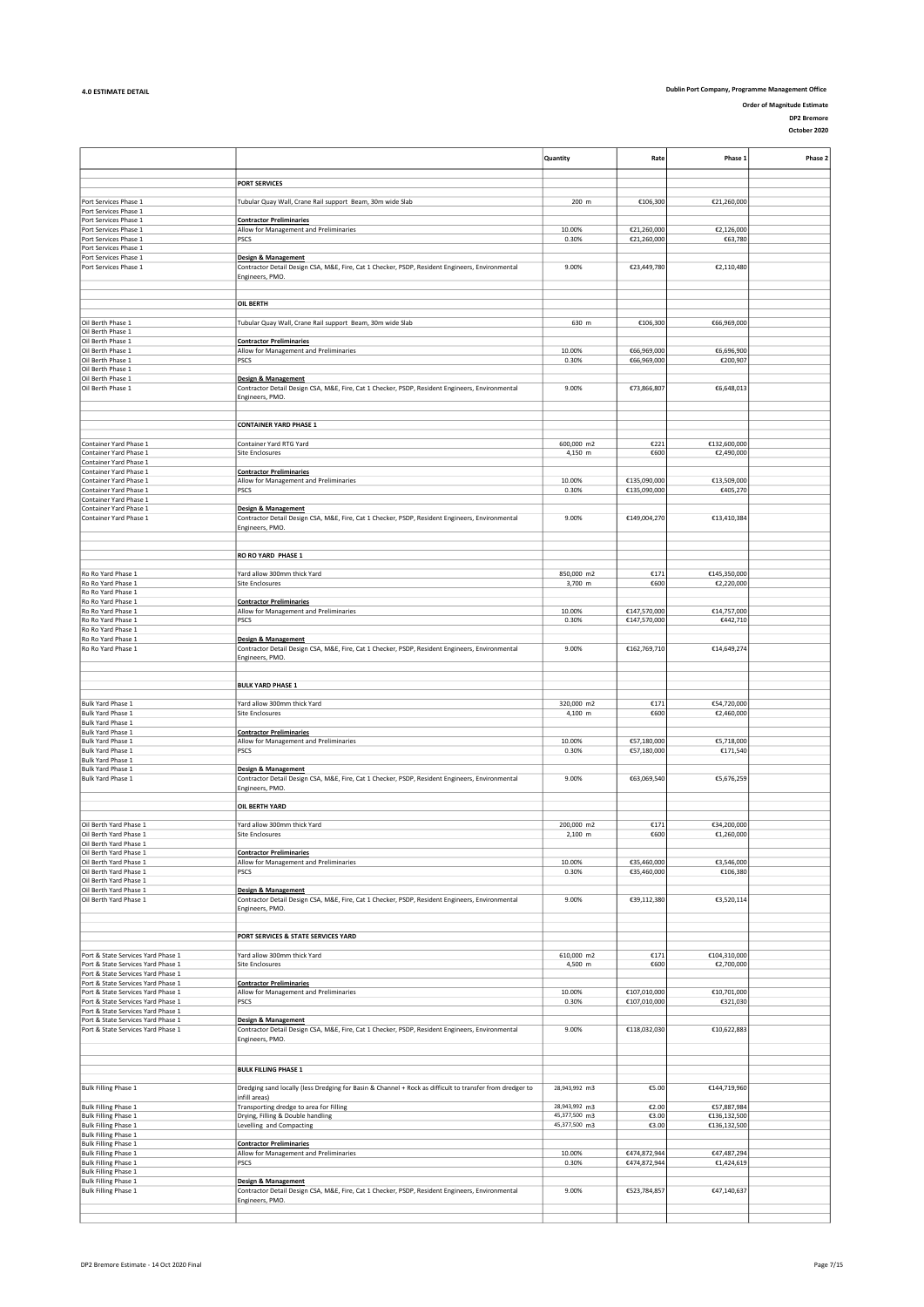Order of Magnitude Estimate

DP2 Bremore

|                                                |                                                                                                                        | Quantity                           | Rate                       | Phase 1                   | Phase 2 |
|------------------------------------------------|------------------------------------------------------------------------------------------------------------------------|------------------------------------|----------------------------|---------------------------|---------|
|                                                |                                                                                                                        |                                    |                            |                           |         |
|                                                | <b>DREDGING PHASE 1</b>                                                                                                |                                    |                            |                           |         |
| Dredging Phase 1                               | Dredging Basin to -12 (-12.5)                                                                                          | 15,969,600 m3                      | €5.00                      | €79,848,000               |         |
| Dredging Phase 1                               | Dredging Container and Bulk Berths to -14 (-14.5)                                                                      | 820,800 m3                         | €5.00                      | €4,104,000                |         |
| Dredging Phase 1                               | Dredging channel Entrance                                                                                              | 6,686,040 m3                       | $\xi5.00$                  | €33,430,200               |         |
| Dredging Phase 1                               | Transporting - Pump from Dredger - Included                                                                            | 23,476,440 m3                      | incl                       |                           |         |
| Dredging Phase 1<br>Dredging Phase 1           | Extra over Rock excavation - allow 30%                                                                                 | 7,042,932 m3                       | €35.00                     | €246,502,620              |         |
| Dredging Phase 1                               | <b>Contractor Preliminaries</b>                                                                                        |                                    |                            |                           |         |
| Dredging Phase 1                               | Allow for Management and Preliminaries                                                                                 | 10.00%                             | €363,884,820               | €36,388,482               |         |
| Dredging Phase 1                               | PSCS                                                                                                                   | 0.30%                              | €363,884,820               | €1,091,654                |         |
| Dredging Phase 1                               |                                                                                                                        |                                    |                            |                           |         |
| Dredging Phase 1<br>Dredging Phase 1           | Design & Management<br>Contractor Detail Design CSA, M&E, Fire, Cat 1 Checker, PSDP, Resident Engineers, Environmental | 9.00%                              | €401,364,956               | €36,122,846               |         |
|                                                | Engineers, PMO.                                                                                                        |                                    |                            |                           |         |
|                                                |                                                                                                                        |                                    |                            |                           |         |
|                                                |                                                                                                                        |                                    |                            |                           |         |
|                                                | <b>RIVER CHANNEL PHASE 1</b>                                                                                           |                                    |                            |                           |         |
| River Channel Phase 1                          | 2 nr lined Berms to form river 1500m long - River Delvin                                                               | 1,750 m                            | €8,112.00                  | €14,196,000               |         |
| River Channel Phase 1                          | Culvert under Double Rail Line                                                                                         | 2 nr                               | €476,000.00                | €952,000                  |         |
| River Channel Phase 1                          | Culvert under Dual Carriageway                                                                                         | 3 nr                               | €660,000.00                | €1,980,000                |         |
| River Channel Phase 1                          | Culvert through Berm                                                                                                   | 1 nr                               | €660,000.00                | €660,000                  |         |
| River Channel Phase 1                          |                                                                                                                        |                                    |                            |                           |         |
| River Channel Phase 1                          | <b>Contractor Preliminaries</b>                                                                                        |                                    |                            |                           |         |
| River Channel Phase 1<br>River Channel Phase 1 | Allow for Management and Preliminaries<br>PSCS                                                                         | 10.00%<br>0.30%                    | €17,788,000<br>€17,788,000 | €1,778,800<br>€53,364     |         |
| River Channel Phase 1                          |                                                                                                                        |                                    |                            |                           |         |
| River Channel Phase 1                          | <b>Design &amp; Management</b>                                                                                         |                                    |                            |                           |         |
| River Channel Phase 1                          | Contractor Detail Design CSA, M&E, Fire, Cat 1 Checker, PSDP, Resident Engineers, Environmental                        | 9.00%                              | €19,620,164                | €1,765,815                |         |
|                                                | Engineers, PMO.                                                                                                        |                                    |                            |                           |         |
|                                                |                                                                                                                        |                                    |                            |                           |         |
|                                                | <b>ROADS PHASE 1</b>                                                                                                   |                                    |                            |                           |         |
|                                                |                                                                                                                        |                                    |                            |                           |         |
| Roads Phase 1                                  | Dual Carriageways on reclaimed land                                                                                    | 11.2 km                            | €6,500,000                 | €72,800,000               |         |
| Roads Phase 1                                  | Dual Carriageways on main land                                                                                         | 6.6 km                             | €9,000,000                 | €59,400,000               |         |
| Roads Phase 1<br>Roads Phase 1                 | Road Bridge Over Existing Rail Tracks<br>Pedestrian Bridge Over Existing Rail Tracks                                   | 2 <sub>nr</sub><br>2 <sub>nr</sub> | €15,000,000<br>€2,000,000  | €30,000,000<br>€4,000,000 |         |
| Roads Phase 1                                  | Connection to existing Motorway connection                                                                             | 1 item                             | €20,000,000                | €20,000,000               |         |
| Roads Phase 1                                  |                                                                                                                        |                                    |                            |                           |         |
| Roads Phase 1                                  | Design & Management                                                                                                    |                                    |                            |                           |         |
| Roads Phase 1                                  | Contractor Detail Design CSA, M&E, Fire, Cat 1 Checker, PSDP, Resident Engineers, Environmental<br>Engineers, PMO.     | 9.00%                              | €186,200,000               | €16,758,000               |         |
|                                                |                                                                                                                        |                                    |                            |                           |         |
|                                                |                                                                                                                        |                                    |                            |                           |         |
|                                                | <b>RAIL PHASE 1</b>                                                                                                    |                                    |                            |                           |         |
| Rail Phase 1                                   | Double Rail Line mainly on reclaimed land                                                                              | 9.7 km                             | €5,000,000                 | €48,500,000               |         |
| Rail Phase 1                                   | Rail switch existing line                                                                                              | 2 nr                               | €500,000                   | €1,000,000                |         |
| Rail Phase 1                                   | Rail switch new line                                                                                                   | 4 nr                               | €250,000                   | €1,000,000                |         |
| Rail Phase 1<br>Rail Phase 1                   | Road Bridge Over New Rail Tracks<br>Pedestrian Bridge Over New Rail Tracks                                             | 3 <sub>nr</sub><br>3 nr            | €15,000,000<br>€2,000,000  | €45,000,000<br>€6,000,000 |         |
| Rail Phase 1                                   |                                                                                                                        |                                    |                            |                           |         |
| Rail Phase 1                                   | Design & Management                                                                                                    |                                    |                            |                           |         |
| Rail Phase 1                                   | Contractor Detail Design CSA, M&E, Fire, Cat 1 Checker, PSDP, Resident Engineers, Environmental<br>Engineers, PMO.     | 9.00%                              | €101,500,000               | €9,135,000                |         |
|                                                |                                                                                                                        |                                    |                            |                           |         |
|                                                |                                                                                                                        |                                    |                            |                           |         |
|                                                |                                                                                                                        |                                    |                            |                           |         |
|                                                |                                                                                                                        |                                    |                            |                           |         |
|                                                |                                                                                                                        |                                    |                            |                           |         |
|                                                |                                                                                                                        |                                    |                            |                           |         |
|                                                |                                                                                                                        |                                    |                            |                           |         |
|                                                |                                                                                                                        |                                    |                            |                           |         |
|                                                |                                                                                                                        |                                    |                            |                           |         |
|                                                |                                                                                                                        |                                    |                            |                           |         |
|                                                |                                                                                                                        |                                    |                            |                           |         |
|                                                |                                                                                                                        |                                    |                            |                           |         |
|                                                |                                                                                                                        |                                    |                            |                           |         |
|                                                |                                                                                                                        |                                    |                            |                           |         |
|                                                |                                                                                                                        |                                    |                            |                           |         |
|                                                |                                                                                                                        |                                    |                            |                           |         |
|                                                |                                                                                                                        |                                    |                            |                           |         |
|                                                |                                                                                                                        |                                    |                            |                           |         |
|                                                |                                                                                                                        |                                    |                            |                           |         |
|                                                |                                                                                                                        |                                    |                            |                           |         |
|                                                |                                                                                                                        |                                    |                            |                           |         |
|                                                |                                                                                                                        |                                    |                            |                           |         |
|                                                |                                                                                                                        |                                    |                            |                           |         |
|                                                |                                                                                                                        |                                    |                            |                           |         |
|                                                |                                                                                                                        |                                    |                            |                           |         |
|                                                |                                                                                                                        |                                    |                            |                           |         |
|                                                |                                                                                                                        |                                    |                            |                           |         |
|                                                |                                                                                                                        |                                    |                            |                           |         |
|                                                |                                                                                                                        |                                    |                            |                           |         |
|                                                |                                                                                                                        |                                    |                            |                           |         |
|                                                |                                                                                                                        |                                    |                            |                           |         |
|                                                |                                                                                                                        |                                    |                            |                           |         |
|                                                |                                                                                                                        |                                    |                            |                           |         |
|                                                |                                                                                                                        |                                    |                            |                           |         |
|                                                |                                                                                                                        |                                    |                            |                           |         |
|                                                |                                                                                                                        |                                    |                            |                           |         |
|                                                |                                                                                                                        |                                    |                            |                           |         |
|                                                |                                                                                                                        |                                    |                            |                           |         |
|                                                |                                                                                                                        |                                    |                            |                           |         |
|                                                |                                                                                                                        |                                    |                            |                           |         |
|                                                |                                                                                                                        |                                    |                            |                           |         |
|                                                |                                                                                                                        |                                    |                            |                           |         |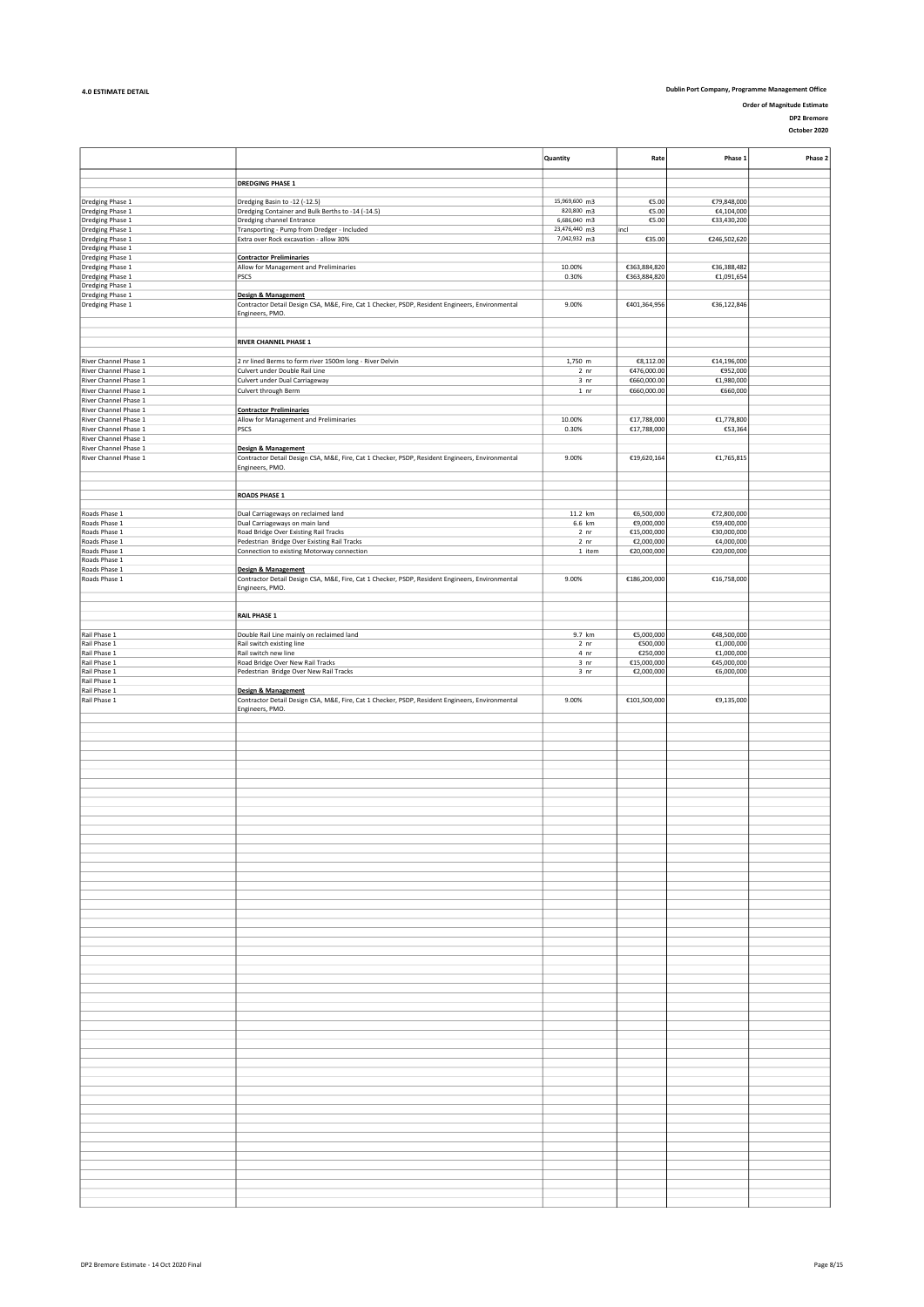Order of Magnitude Estimate

DP2 Bremore

|                                                                |                                                                                                                        | Quantity                       | Rate                         | Phase: | Phase 2                    |
|----------------------------------------------------------------|------------------------------------------------------------------------------------------------------------------------|--------------------------------|------------------------------|--------|----------------------------|
|                                                                | PHASE 2                                                                                                                |                                |                              |        |                            |
|                                                                |                                                                                                                        |                                |                              |        |                            |
|                                                                | <b>EXTERNAL BREAKWATER</b>                                                                                             |                                |                              |        |                            |
| External Breakwater - Phase 2                                  | Breakwater Phase 2 G1                                                                                                  | 1,100 m                        | €23,170                      |        | €25,487,000                |
| External Breakwater - Phase 2<br>External Breakwater - Phase 2 | Breakwater Channel Entrance                                                                                            | 0 <sub>m</sub>                 | €0                           |        | €0                         |
| External Breakwater - Phase 2                                  | <b>Contractor Preliminaries</b>                                                                                        |                                |                              |        |                            |
| External Breakwater - Phase 2                                  | Allow for Management and Preliminaries                                                                                 | 10.00%                         | €25,487,000                  |        | €2,548,700                 |
| External Breakwater - Phase 2<br>External Breakwater - Phase 2 | PSCS                                                                                                                   | 0.30%                          | €25,487,000                  |        | €76,461                    |
| External Breakwater - Phase 2                                  | <b>Design &amp; Management</b>                                                                                         |                                |                              |        |                            |
| External Breakwater - Phase 2                                  | Contractor Detail Design CSA, M&E, Fire, Cat 1 Checker, PSDP, Resident Engineers, Environmental                        | 9.00%                          | €28,112,161                  |        | €2,530,094                 |
|                                                                | Engineers, PMO.                                                                                                        |                                |                              |        |                            |
|                                                                |                                                                                                                        |                                |                              |        |                            |
|                                                                |                                                                                                                        |                                |                              |        |                            |
|                                                                | <b>CONTAINER QUAY WALL PHASE 2</b>                                                                                     |                                |                              |        |                            |
| Container Quay Wall Phase 2                                    | Tubular Quay Wall, Crane Rail support Beam, 30m wide Slab                                                              | 1,200 m                        | €106,300                     |        | €127,560,000               |
| Container Quay Wall Phase 2                                    |                                                                                                                        |                                |                              |        |                            |
| Container Quay Wall Phase 2                                    | <b>Contractor Preliminaries</b>                                                                                        |                                |                              |        |                            |
| Container Quay Wall Phase 2<br>Container Quay Wall Phase 2     | Allow for Management and Preliminaries<br>PSCS                                                                         | 10.00%<br>0.30%                | €127,560,000<br>€127,560,000 |        | €12,756,000<br>€382,680    |
| Container Quay Wall Phase 2                                    |                                                                                                                        |                                |                              |        |                            |
| Container Quay Wall Phase 2                                    | Design & Management                                                                                                    |                                |                              |        |                            |
| Container Quay Wall Phase 2                                    | Contractor Detail Design CSA, M&E, Fire, Cat 1 Checker, PSDP, Resident Engineers, Environmental                        | 9.00%                          | €140,698,680                 |        | €12,662,881                |
|                                                                | Engineers, PMO.                                                                                                        |                                |                              |        |                            |
|                                                                |                                                                                                                        |                                |                              |        |                            |
|                                                                | RO RO BERTH & RAMPS PHASE 2                                                                                            |                                |                              |        |                            |
| Ro Ro Berth & Ramps Phase 2                                    | Ro Ro Area Int Breakwater Type A2                                                                                      | 450 m                          | €30,796                      |        | €13,858,020                |
| Ro Ro Berth & Ramps Phase 2                                    | Ro Ro Jetty similar to Holyhead                                                                                        | 2 <sub>nr</sub>                | €20,100,000                  |        | €40,200,000                |
| Ro Ro Berth & Ramps Phase 2                                    | Ro Ro Ramps 2nr + support Piles and concrete ramp (2 nr Single)                                                        | 1 <sub>nr</sub>                | €14,900,000                  |        | €14,900,000                |
| Ro Ro Berth & Ramps Phase 2                                    | Ro Ro Ramps 2nr + support Piles and concrete ramp (2nr Double + ramps)                                                 | $1$ nr                         | €34,519,000                  |        | €34,519,000                |
| Ro Ro Berth & Ramps Phase 2<br>Ro Ro Berth & Ramps Phase 2     | <b>Contractor Preliminaries</b>                                                                                        |                                |                              |        |                            |
| Ro Ro Berth & Ramps Phase 2                                    | Allow for Management and Preliminaries                                                                                 | 10.00%                         | €103,477,020                 |        | €10,347,702                |
| Ro Ro Berth & Ramps Phase 2                                    | PSCS                                                                                                                   | 0.30%                          | €103,477,020                 |        | €310,431                   |
| Ro Ro Berth & Ramps Phase 2<br>Ro Ro Berth & Ramps Phase 2     | <b>Design &amp; Management</b>                                                                                         |                                |                              |        |                            |
| Ro Ro Berth & Ramps Phase 2                                    | Contractor Detail Design CSA, M&E, Fire, Cat 1 Checker, PSDP, Resident Engineers, Environmental                        | 9.00%                          | €114,135,153                 |        | €10,272,164                |
|                                                                | Engineers, PMO.                                                                                                        |                                |                              |        |                            |
|                                                                |                                                                                                                        |                                |                              |        |                            |
|                                                                | <b>CONTAINER YARD PHASE 2</b>                                                                                          |                                |                              |        |                            |
|                                                                |                                                                                                                        |                                |                              |        |                            |
| Container Yard Phase 2                                         | Container Yard RTG Yard                                                                                                | 600,000 m2                     | €221                         |        | €132,600,000               |
| Container Yard Phase 2                                         | Site Enclosures                                                                                                        | 3,500 m                        | €600                         |        | €2,100,000                 |
| Container Yard Phase 2<br>Container Yard Phase 2               | <b>Contractor Preliminaries</b>                                                                                        |                                |                              |        |                            |
| Container Yard Phase 2                                         | Allow for Management and Preliminaries                                                                                 | 10.00%                         | €134,700,000                 |        | €13,470,000                |
| Container Yard Phase 2                                         | PSCS                                                                                                                   | 0.30%                          | €134,700,000                 |        | €404,100                   |
| Container Yard Phase 2<br>Container Yard Phase 2               |                                                                                                                        |                                |                              |        |                            |
| Container Yard Phase 2                                         | Design & Management<br>Contractor Detail Design CSA, M&E, Fire, Cat 1 Checker, PSDP, Resident Engineers, Environmental | 9.00%                          | €148,574,100                 |        | €13,371,669                |
|                                                                | Engineers, PMO.                                                                                                        |                                |                              |        |                            |
|                                                                |                                                                                                                        |                                |                              |        |                            |
|                                                                | <b>RO RO YARD PHASE 2</b>                                                                                              |                                |                              |        |                            |
|                                                                |                                                                                                                        |                                |                              |        |                            |
| Ro Ro Yard Phase 2                                             | Yard allow 300mm thick Yard                                                                                            | 350,000 m2                     | €171                         |        | €59,850,000                |
| Ro Ro Yard Phase 2                                             | Site Enclosures                                                                                                        | 3,500 m                        | €600                         |        | €2,100,000                 |
| Ro Ro Yard Phase 2<br>Ro Ro Yard Phase 2                       | <b>Contractor Preliminaries</b>                                                                                        |                                |                              |        |                            |
| Ro Ro Yard Phase 2                                             | Allow for Management and Preliminaries                                                                                 | 10.00%                         | €61,950,000                  |        | €6,195,000                 |
| Ro Ro Yard Phase 2                                             | PSCS                                                                                                                   | 0.30%                          | €61,950,000                  |        | €185,850                   |
| Ro Ro Yard Phase 2<br>Ro Ro Yard Phase 2                       | Design & Management                                                                                                    |                                |                              |        |                            |
| Ro Ro Yard Phase 2                                             | Contractor Detail Design CSA, M&E, Fire, Cat 1 Checker, PSDP, Resident Engineers, Environmental                        | 9.00%                          | €68,330,850                  |        | €6,149,777                 |
|                                                                | ngineers, PMO.                                                                                                         |                                |                              |        |                            |
|                                                                |                                                                                                                        |                                |                              |        |                            |
|                                                                | <b>BULK QUAY YARDS PHASE 2</b>                                                                                         |                                |                              |        |                            |
|                                                                |                                                                                                                        |                                |                              |        |                            |
| Bulk Quay Yards Phase 2                                        | Yard allow 300mm thick Yard                                                                                            | 40,000 m2                      | €171                         |        | €6,840,000                 |
| Bulk Quay Yards Phase 2                                        | Site Enclosures                                                                                                        | 1,000 m                        | €600                         |        | €600,000                   |
| Bulk Quay Yards Phase 2<br>Bulk Quay Yards Phase 2             | <b>Contractor Preliminaries</b>                                                                                        |                                |                              |        |                            |
| Bulk Quay Yards Phase 2                                        | Allow for Management and Preliminaries                                                                                 | 10.00%                         | €7,440,000                   |        | €744,000                   |
| Bulk Quay Yards Phase 2                                        | PSCS                                                                                                                   | 0.30%                          | €7,440,000                   |        | €22,320                    |
| Bulk Quay Yards Phase 2<br>Bulk Quay Yards Phase 2             | <b>Design &amp; Management</b>                                                                                         |                                |                              |        |                            |
| Bulk Quay Yards Phase 2                                        | Contractor Detail Design CSA, M&E, Fire, Cat 1 Checker, PSDP, Resident Engineers, Environmental                        | 9.00%                          | €8,206,320                   |        | €738,569                   |
|                                                                | Engineers, PMO.                                                                                                        |                                |                              |        |                            |
|                                                                |                                                                                                                        |                                |                              |        |                            |
|                                                                | <b>BULK FILLING PHASE 2</b>                                                                                            |                                |                              |        |                            |
|                                                                |                                                                                                                        |                                |                              |        |                            |
| <b>Bulk Filling Phase 2</b>                                    | Dredging sand locally (less Dredging for Basin & Channel + Rock as unlikely to fill)                                   | 20,483,080 m3                  | €5.00                        |        | €102,415,400               |
| <b>Bulk Filling Phase 2</b><br><b>Bulk Filling Phase 2</b>     | Transporting (less Dredging for Basin & Channel)<br>Filling & Double handling                                          | 20,483,080 m3<br>20,725,000 m3 | €2.00<br>€3.00               |        | €40,966,160<br>€62,175,000 |
| <b>Bulk Filling Phase 2</b>                                    | Levelling and Compacting                                                                                               | 20,725,000 m3                  | €3.00                        |        | €62,175,000                |
| <b>Bulk Filling Phase 2</b>                                    |                                                                                                                        |                                |                              |        |                            |
| <b>Bulk Filling Phase 2</b><br><b>Bulk Filling Phase 2</b>     | <b>Contractor Preliminaries</b><br>Allow for Management and Preliminaries                                              | 10.00%                         | €267,731,560                 |        | €26,773,156                |
| <b>Bulk Filling Phase 2</b>                                    | PSCS                                                                                                                   | 0.30%                          | €267,731,560                 |        | €803,195                   |
| <b>Bulk Filling Phase 2</b>                                    |                                                                                                                        |                                |                              |        |                            |
| <b>Bulk Filling Phase 2</b>                                    | Design & Management                                                                                                    |                                |                              |        |                            |
| <b>Bulk Filling Phase 2</b>                                    | Contractor Detail Design CSA, M&E, Fire, Cat 1 Checker, PSDP, Resident Engineers, Environmental<br>Engineers, PMO.     | 9.00%                          | €295,307,911                 |        | €26,577,712                |
|                                                                |                                                                                                                        |                                |                              |        |                            |
|                                                                |                                                                                                                        |                                |                              |        |                            |
|                                                                |                                                                                                                        |                                |                              |        |                            |
|                                                                |                                                                                                                        |                                |                              |        |                            |
|                                                                |                                                                                                                        |                                |                              |        |                            |
|                                                                |                                                                                                                        |                                |                              |        |                            |
|                                                                |                                                                                                                        |                                |                              |        |                            |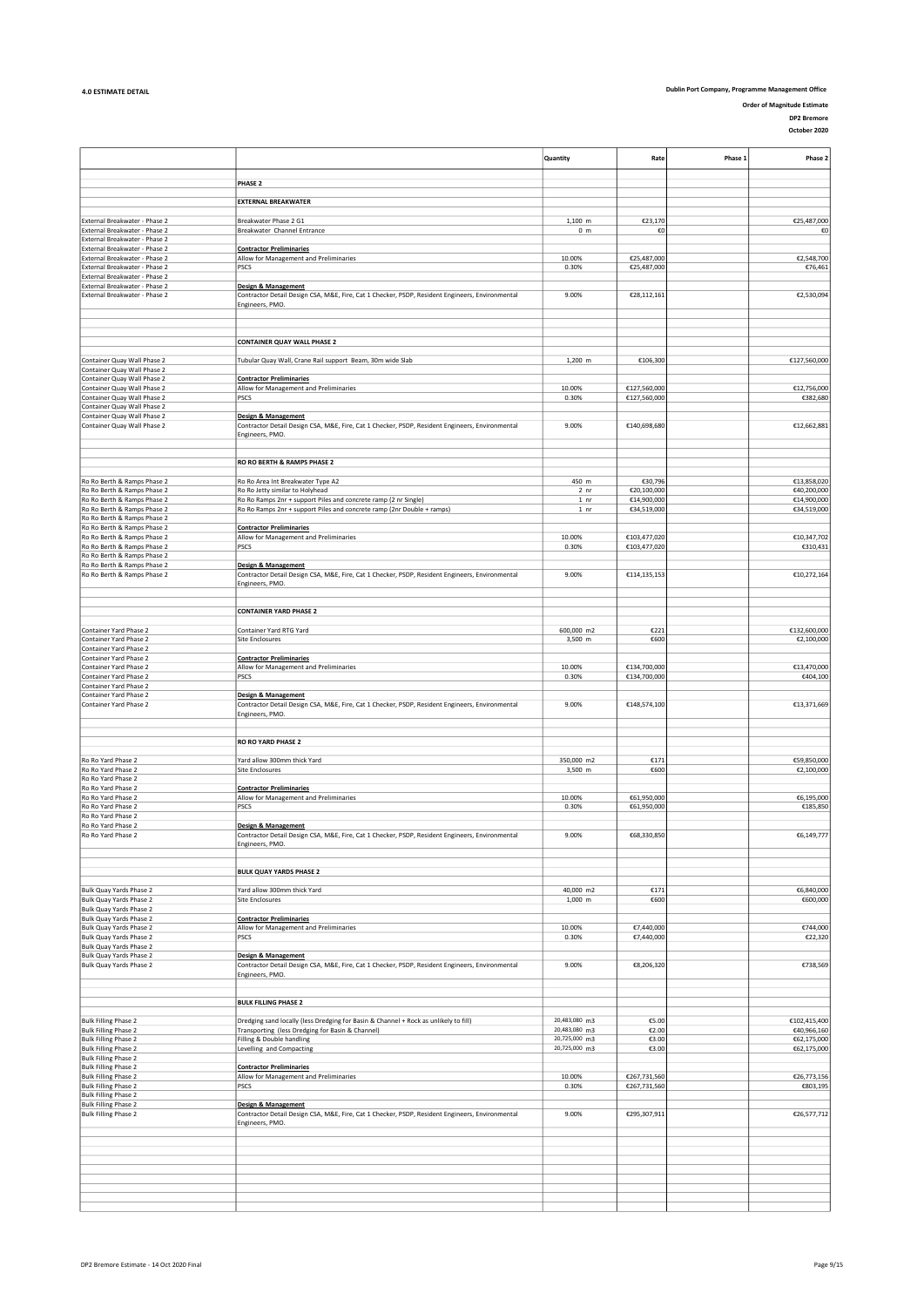Order of Magnitude Estimate

DP2 Bremore October 2020

|                                                                              |                                                                                                                                                                                                               | Quantity                 | Rate                 | Phase 1                  | Phase 2     |
|------------------------------------------------------------------------------|---------------------------------------------------------------------------------------------------------------------------------------------------------------------------------------------------------------|--------------------------|----------------------|--------------------------|-------------|
|                                                                              | <b>DREDGING PHASE 2</b>                                                                                                                                                                                       |                          |                      |                          |             |
|                                                                              |                                                                                                                                                                                                               |                          |                      |                          |             |
| Dredging Phase 2<br>Dredging Phase 2                                         | Dredging Container and Bulk Berths to -14 (-14.5)<br>Transporting to infill areas - Pump                                                                                                                      | 345,600 m3<br>345,600 m3 | €5.00<br>incl        |                          | €1,728,000  |
| Dredging Phase 2                                                             | Extra over Rock excavation - allow 30%                                                                                                                                                                        | 103,680 m3               | €35.00               |                          | €3,628,800  |
| Dredging Phase 2                                                             |                                                                                                                                                                                                               |                          |                      |                          |             |
| Dredging Phase 2<br>Dredging Phase 2                                         | <b>Contractor Preliminaries</b><br>Allow for Management and Preliminaries                                                                                                                                     | 10.00%                   | €5,356,800           |                          | €535,680    |
| Dredging Phase 2                                                             | PSCS                                                                                                                                                                                                          | 0.30%                    | €5,356,800           |                          | €16,070     |
| Dredging Phase 2                                                             |                                                                                                                                                                                                               |                          |                      |                          |             |
| Dredging Phase 2                                                             | Design & Management                                                                                                                                                                                           |                          |                      |                          |             |
| Dredging Phase 2                                                             | Contractor Detail Design CSA, M&E, Fire, Cat 1 Checker, PSDP, Resident Engineers, Environmental<br>Engineers, PMO.                                                                                            | 9.00%                    | €5,908,550           |                          | €531,770    |
|                                                                              |                                                                                                                                                                                                               |                          |                      |                          |             |
|                                                                              |                                                                                                                                                                                                               |                          |                      |                          |             |
|                                                                              | <b>ROADS PHASE 2</b>                                                                                                                                                                                          |                          |                      |                          |             |
| Roads Phase 2                                                                | Dual Carriageways on reclaimed land                                                                                                                                                                           | 1.7 km                   | €6,500,000           |                          | €11,050,000 |
| Roads Phase 2                                                                |                                                                                                                                                                                                               |                          |                      |                          |             |
| Roads Phase 2                                                                | <b>Design &amp; Management</b>                                                                                                                                                                                |                          |                      |                          |             |
| Roads Phase 2                                                                | Contractor Detail Design CSA, M&E, Fire, Cat 1 Checker, PSDP, Resident Engineers, Environmental                                                                                                               | 9.00%                    | €11,050,000          |                          | €994,500    |
|                                                                              | Engineers, PMO.                                                                                                                                                                                               |                          |                      |                          |             |
|                                                                              |                                                                                                                                                                                                               |                          |                      |                          |             |
|                                                                              | <b>RAIL PHASE 2</b>                                                                                                                                                                                           |                          |                      |                          |             |
| Rail Phase 2                                                                 | Double Rail Line mainly on reclaimed land                                                                                                                                                                     | 1.6 km                   | €5,000,000           |                          | €8,000,000  |
| Rail Phase 2<br>Rail Phase 2                                                 | Rail switch new line                                                                                                                                                                                          | 2 <sub>nr</sub>          | €250,000             |                          | €500,000    |
| Rail Phase 2                                                                 | Design & Management                                                                                                                                                                                           |                          |                      |                          |             |
| Rail Phase 2                                                                 | Contractor Detail Design CSA, M&E, Fire, Cat 1 Checker, PSDP, Resident Engineers, Environmental                                                                                                               | 9.00%                    | €8,500,000           |                          | €765,000    |
|                                                                              | Engineers, PMO.                                                                                                                                                                                               |                          |                      |                          |             |
|                                                                              |                                                                                                                                                                                                               |                          |                      |                          |             |
|                                                                              |                                                                                                                                                                                                               |                          |                      |                          |             |
|                                                                              | <b>ENVIRONMENTAL &amp; COMMUNITY GAIN COSTS</b>                                                                                                                                                               |                          |                      |                          |             |
|                                                                              |                                                                                                                                                                                                               |                          |                      |                          |             |
| Environmental & Community Gain Costs<br>Environmental & Community Gain Costs | Environmental Conservation Measures (RPS)<br>Community Gain                                                                                                                                                   | item<br>$\mathbf{1}$     | €30,000,000          | €30,000,000              |             |
| Environmental & Community Gain Costs                                         | Environmental Monitoring Programmes during Construction                                                                                                                                                       | $\,$ 1 $\,$<br>item      | €15,000,000          | €15,000,000              |             |
| Environmental & Community Gain Costs                                         | Compensate loss of local fishing grounds (potting)                                                                                                                                                            | $\mathbf 1$<br>item      | €5,000,000           | €5,000,000               |             |
| Environmental & Community Gain Costs                                         | Landscaping cycle and pedestrian pathways including appropriate setting of archaeology sites                                                                                                                  | $\mathbf 1$<br>item      | €20,000,000          | €20,000,000              |             |
| Environmental & Community Gain Costs                                         | Enhancement works to nearby beaches                                                                                                                                                                           | $\,$ 1 $\,$<br>item      | €10,000,000          | €10,000,000              |             |
| Environmental & Community Gain Costs                                         |                                                                                                                                                                                                               |                          |                      |                          |             |
| Environmental & Community Gain Costs                                         | Section 49 or equivalent Contributions, Assume not required as this is National Infrastructure and<br>Section 48 is a contribution towards public infrastructure and facilities benefiting development in the |                          |                      | Assume not required      |             |
|                                                                              | area of the planning authority.                                                                                                                                                                               |                          |                      |                          |             |
|                                                                              |                                                                                                                                                                                                               |                          |                      |                          |             |
|                                                                              |                                                                                                                                                                                                               |                          |                      |                          |             |
|                                                                              | <b>PORT BUILDINGS</b>                                                                                                                                                                                         |                          |                      |                          |             |
|                                                                              |                                                                                                                                                                                                               |                          |                      |                          |             |
| Port Buildings                                                               | Port Centre Office (increase by 25% To allow 2040 increase in capacity)                                                                                                                                       | 6,813<br>m2              | €4,500               | €30,656,250              |             |
|                                                                              |                                                                                                                                                                                                               |                          |                      |                          |             |
| Port Buildings                                                               | Port Engineering/ Maintenance Facilities - Office                                                                                                                                                             | 1,500<br>m2              | €3,500               | €5,250,000               |             |
| Port Buildings                                                               | Port Engineering/ Maintenance Facilities - workshop                                                                                                                                                           | 1,750<br>m2              | €1,500               | €2,625,000               |             |
| <b>Port Buildings</b>                                                        | Port Harbour Office (increase by 50% To allow 2040 increase in capacity)                                                                                                                                      | 750<br>m2                | €3,500               | €2,625,000               |             |
|                                                                              |                                                                                                                                                                                                               |                          |                      |                          |             |
| Port Buildings                                                               | Port Terminal 1 Building (increase by 35% To allow 2040 increase in capacity)                                                                                                                                 | 4,320<br>m2              | €5,500               | €23,760,000              |             |
| Port Buildings                                                               | Port Terminal 2 Building (increase by 35% To allow 2040 increase in capacity)                                                                                                                                 | 2,106<br>m2              | €5,500               | €11,583,000              |             |
|                                                                              |                                                                                                                                                                                                               |                          |                      |                          |             |
| Port Buildings                                                               | Port Terminal 3 Building (increase by 35% To allow 2040 increase in capacity)                                                                                                                                 | 675<br>m2                | €5,500               | €3,712,500               |             |
| Port Buildings                                                               |                                                                                                                                                                                                               |                          | €7,500,000           | €7,500,000               |             |
|                                                                              | Check-in Facilities Terminal 1, Booths, Weighbridges, Security infrastructure, Inspection sheds                                                                                                               | $\mathbf{1}$<br>item     |                      |                          |             |
| <b>Port Buildings</b>                                                        | Check-in Facilities Terminal 2                                                                                                                                                                                | $\mathbf 1$<br>item      | €7,500,000           | €7,500,000               |             |
| <b>Port Buildings</b>                                                        | Check-in Facilities Terminal 3                                                                                                                                                                                | 1<br>item                | €7,500,000           | €7,500,000               |             |
| <b>Port Buildings</b>                                                        |                                                                                                                                                                                                               |                          |                      |                          |             |
| <b>Port Buildings</b>                                                        | <b>Additional Customs Facilities</b>                                                                                                                                                                          | $\mathbf{1}$<br>item     | €15,000,000          | €15,000,000              |             |
| <b>Port Buildings</b><br>Port Buildings                                      | Additional Garda Facilities                                                                                                                                                                                   | item                     | €2,000,000<br>€2,000 | €2,000,000<br>€2,000,000 |             |
| Port Buildings                                                               | Fire Engine Building                                                                                                                                                                                          | 1,000<br>m2              |                      |                          |             |
| Port Buildings                                                               | Driver Welfare Facilities                                                                                                                                                                                     | 500<br>m2                | €2,500               | €1,250,000               |             |
| <b>Port Buildings</b>                                                        | Seafarer Facilities                                                                                                                                                                                           | 400<br>m2                | €3,000               | €1,200,000               |             |
| Port Buildings<br>Port Buildings                                             | Lighthouses, 2 nr at Port entrance Only                                                                                                                                                                       | $\overline{2}$<br>nr     | €500,000             | €1,000,000               |             |
| Port Buildings                                                               |                                                                                                                                                                                                               |                          |                      |                          |             |
| Port Buildings                                                               | Design & Management                                                                                                                                                                                           |                          |                      |                          |             |
| Port Buildings                                                               | Contractor Detail Design CSA, M&E, Fire, Cat 1 Checker, PSDP, Resident Engineers, Environmental                                                                                                               | 9.00%                    |                      | €11,264,558              | €0          |
|                                                                              | Engineers, PMO.                                                                                                                                                                                               |                          |                      |                          |             |
|                                                                              |                                                                                                                                                                                                               |                          |                      |                          |             |
|                                                                              |                                                                                                                                                                                                               |                          |                      |                          |             |
|                                                                              |                                                                                                                                                                                                               |                          |                      |                          |             |
|                                                                              |                                                                                                                                                                                                               |                          |                      |                          |             |
|                                                                              |                                                                                                                                                                                                               |                          |                      |                          |             |
|                                                                              |                                                                                                                                                                                                               |                          |                      |                          |             |
|                                                                              |                                                                                                                                                                                                               |                          |                      |                          |             |
|                                                                              |                                                                                                                                                                                                               |                          |                      |                          |             |
|                                                                              |                                                                                                                                                                                                               |                          |                      |                          |             |
|                                                                              |                                                                                                                                                                                                               |                          |                      |                          |             |
|                                                                              |                                                                                                                                                                                                               |                          |                      |                          |             |
|                                                                              |                                                                                                                                                                                                               |                          |                      |                          |             |
|                                                                              |                                                                                                                                                                                                               |                          |                      |                          |             |
|                                                                              |                                                                                                                                                                                                               |                          |                      |                          |             |
|                                                                              |                                                                                                                                                                                                               |                          |                      |                          |             |
|                                                                              |                                                                                                                                                                                                               |                          |                      |                          |             |
|                                                                              |                                                                                                                                                                                                               |                          |                      |                          |             |
|                                                                              |                                                                                                                                                                                                               |                          |                      |                          |             |
|                                                                              |                                                                                                                                                                                                               |                          |                      |                          |             |
|                                                                              |                                                                                                                                                                                                               |                          |                      |                          |             |
|                                                                              |                                                                                                                                                                                                               |                          |                      |                          |             |
|                                                                              |                                                                                                                                                                                                               |                          |                      |                          |             |
|                                                                              |                                                                                                                                                                                                               |                          |                      |                          |             |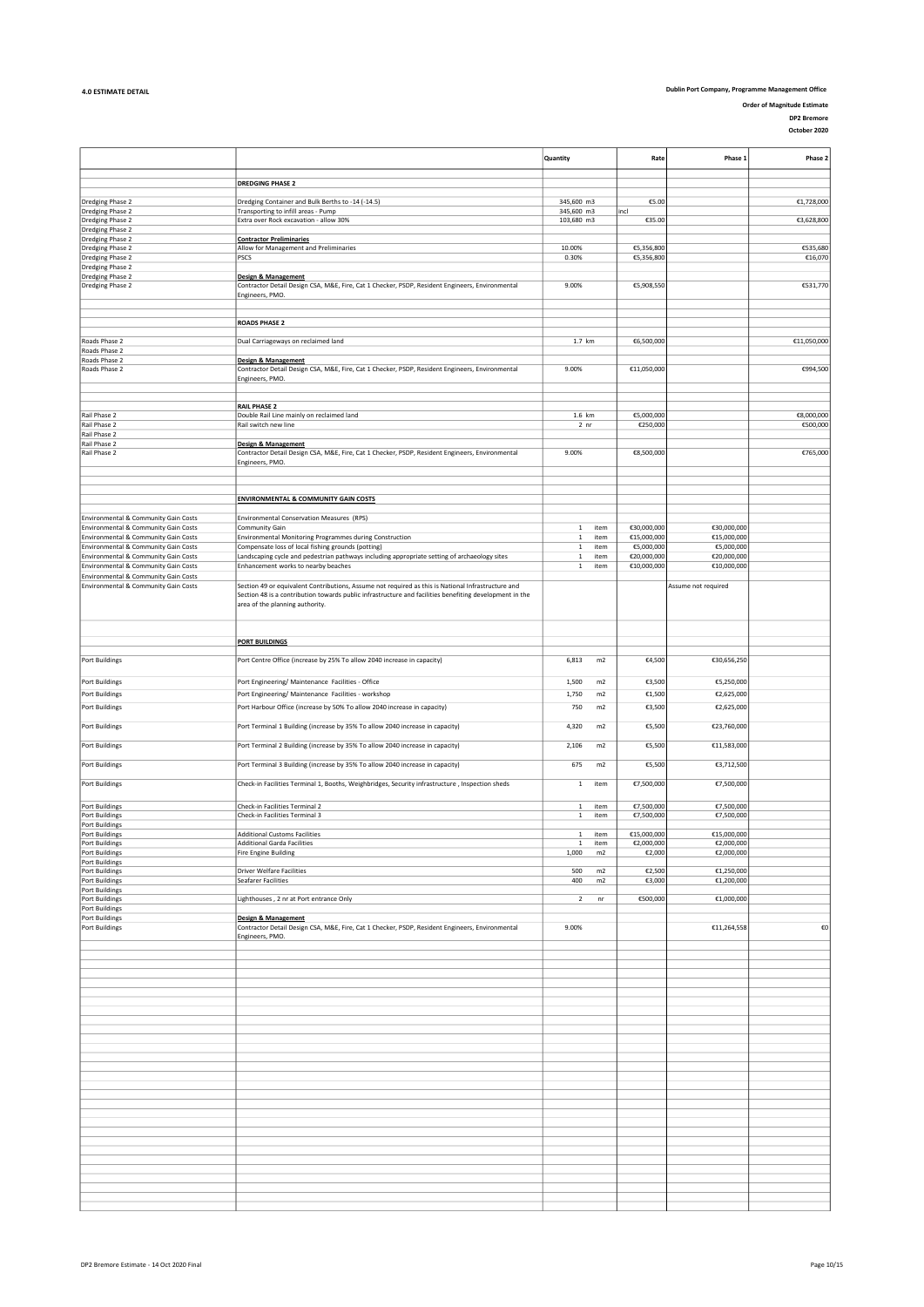Order of Magnitude Estimate

DP2 Bremore October 2020

|                                                  |                                                                                                                                                                                                         | Quantity                                     | Rate                   | Phase 1                   | Phase 2                   |
|--------------------------------------------------|---------------------------------------------------------------------------------------------------------------------------------------------------------------------------------------------------------|----------------------------------------------|------------------------|---------------------------|---------------------------|
|                                                  |                                                                                                                                                                                                         |                                              |                        |                           |                           |
|                                                  | PORT EQUIPMENT PHASE 1                                                                                                                                                                                  |                                              |                        |                           |                           |
| Port Equipment Phase 1                           | Cathodic Protection (€5k / m of quay wall approx.)                                                                                                                                                      |                                              |                        |                           |                           |
| Port Equipment Phase 1                           | Container Quay                                                                                                                                                                                          |                                              |                        | €6,000,000                |                           |
| Port Equipment Phase 1                           | Ro Ro Quay                                                                                                                                                                                              |                                              |                        | €15,000,000               |                           |
| Port Equipment Phase 1<br>Port Equipment Phase 1 | <b>Bulk Quay</b><br>Port Services Quay                                                                                                                                                                  |                                              |                        | €4,500,000<br>€500,000    |                           |
| Port Equipment Phase 1                           | Oil Services Quay                                                                                                                                                                                       |                                              |                        | €1,500,000                |                           |
|                                                  |                                                                                                                                                                                                         |                                              |                        |                           |                           |
|                                                  |                                                                                                                                                                                                         |                                              |                        |                           |                           |
| Port Equipment Phase 1<br>Port Equipment Phase 1 | Automatic Docking Facilities (€22k per m) - Enhancement based on 2016 operations<br>Container Quay                                                                                                      |                                              |                        | €26,400,000               |                           |
| Port Equipment Phase 1                           | Ro Ro Quay                                                                                                                                                                                              |                                              |                        | €55,000,000               |                           |
| Port Equipment Phase 1                           | <b>Bulk Quay</b>                                                                                                                                                                                        |                                              |                        | €19,800,000               |                           |
| Port Equipment Phase 1                           | Port Services Quay                                                                                                                                                                                      |                                              |                        | €2,200,000                |                           |
| Port Equipment Phase 1                           | Oil Services Quay                                                                                                                                                                                       |                                              |                        | €6,600,000                |                           |
| Port Equipment Phase 1                           | Shore Crane - Panzer PZB / Channel / Fixing Strips, approximately €450 per metre (Cavotec),                                                                                                             |                                              |                        |                           |                           |
|                                                  | Enhancement based on 2016 operations                                                                                                                                                                    |                                              |                        |                           |                           |
| Port Equipment Phase 1                           | Container Quay                                                                                                                                                                                          |                                              |                        | €540,000                  |                           |
| Port Equipment Phase 1<br>Port Equipment Phase 1 | Ro Ro Quay<br><b>Bulk Quay</b>                                                                                                                                                                          |                                              |                        | N/A<br>€405,000           |                           |
| Port Equipment Phase 1                           | Port Services Quay                                                                                                                                                                                      |                                              |                        | N/A                       |                           |
| Port Equipment Phase 1                           | Oil Services Quay                                                                                                                                                                                       |                                              |                        | N/A                       |                           |
| Port Equipment Phase 1                           |                                                                                                                                                                                                         |                                              |                        |                           |                           |
| Port Equipment Phase 1                           | Shore to Ship Facilities (€5k per M), Shore power transfer unit, Junction Box, local Substation and local                                                                                               |                                              |                        |                           |                           |
|                                                  | transformers (Main transformer allowed in enabling), Enhancement based on 2016 operations.                                                                                                              |                                              |                        |                           |                           |
|                                                  |                                                                                                                                                                                                         |                                              |                        |                           |                           |
| Port Equipment Phase 1<br>Port Equipment Phase 1 | Container Quay<br>Ro Ro Quay                                                                                                                                                                            |                                              |                        | €6,000,000<br>€12,500,000 |                           |
| Port Equipment Phase 1                           | <b>Bulk Quay</b>                                                                                                                                                                                        |                                              |                        | €4,500,000                |                           |
| Port Equipment Phase 1                           | Port Services Quay                                                                                                                                                                                      |                                              |                        | €500,000                  |                           |
| Port Equipment Phase 1                           | Oil Services Quay                                                                                                                                                                                       |                                              |                        | €1,500,000                |                           |
| Port Equipment Phase 1                           | <b>Lights and Buoys</b>                                                                                                                                                                                 | item<br>1                                    | €500,000               | €500,000                  |                           |
| Port Equipment Phase 1                           | VTS Installation                                                                                                                                                                                        | $\mathbf{1}$<br>item                         | €3,000,000             | €3,000,000                |                           |
| Port Equipment Phase 1                           | <b>CCTV</b> Installation                                                                                                                                                                                | $\mathbf 1$<br>item                          | €750,000               | €750,000                  |                           |
|                                                  |                                                                                                                                                                                                         |                                              |                        |                           |                           |
| Port Equipment Phase 1                           | Pilot Boats, 2 extra over required for Ships                                                                                                                                                            | $\overline{\mathbf{2}}$                      | €1,500,000             | €3,000,000                |                           |
| Port Equipment Phase 1<br>Port Equipment Phase 1 | Tugs, allow 1 extra over required for ships                                                                                                                                                             | nr<br>$\mathbf 1$<br>nr                      | €10,000,000            | €10,000,000               |                           |
| Port Equipment Phase 1                           | Fire Fighting Equipment / Engines, allowed as may not have capacity locally                                                                                                                             | $\overline{2}$<br>nr                         | €250,000               | €500,000                  |                           |
| Port Equipment Phase 1                           | Harbour Road Vehicles, 2 extra over required                                                                                                                                                            | $\overline{2}$<br>nr                         | €50,000                | €100,000                  |                           |
|                                                  |                                                                                                                                                                                                         |                                              |                        |                           |                           |
| Port Equipment Phase 1                           | Design & Management                                                                                                                                                                                     |                                              |                        |                           |                           |
| Port Equipment Phase 1                           | Contractor Detail Design CSA, M&E, Fire, Cat 1 Checker, PSDP, Resident Engineers, Environmental                                                                                                         | 9.00%                                        |                        | €16,316,550               |                           |
|                                                  | Engineers, PMO.                                                                                                                                                                                         |                                              |                        |                           |                           |
|                                                  |                                                                                                                                                                                                         |                                              |                        |                           |                           |
|                                                  | PORT EQUIPMENT PHASE 2                                                                                                                                                                                  |                                              |                        |                           |                           |
|                                                  |                                                                                                                                                                                                         |                                              |                        |                           |                           |
| Port Equipment Phase 2                           | Cathodic Protection (€5k / m of quay wall approx.)                                                                                                                                                      |                                              |                        |                           |                           |
| Port Equipment Phase 2<br>Port Equipment Phase 2 | Container Quay<br>Ro Ro Quay                                                                                                                                                                            |                                              |                        |                           | €7,000,000<br>€6,000,000  |
| Port Equipment Phase 2                           | <b>Bulk Quay</b>                                                                                                                                                                                        |                                              |                        |                           | €1,500,000                |
| Port Equipment Phase 2                           | Port Services Quay                                                                                                                                                                                      |                                              |                        |                           | N/A                       |
| Port Equipment Phase 2                           | Oil Services Quay                                                                                                                                                                                       |                                              |                        |                           | N/A                       |
|                                                  |                                                                                                                                                                                                         |                                              |                        |                           |                           |
| Port Equipment Phase 2                           | Automatic Docking Facilities (€22k per m) - Enhancement based on 2016 operations                                                                                                                        |                                              |                        |                           |                           |
| Port Equipment Phase 2                           | Container Quay                                                                                                                                                                                          |                                              |                        |                           | €30,800,000               |
| Port Equipment Phase 2<br>Port Equipment Phase 2 | Ro Ro Quay<br><b>Bulk Quay</b>                                                                                                                                                                          |                                              |                        |                           | €22,000,000<br>€6,600,000 |
| Port Equipment Phase 2                           | Port Services Quay                                                                                                                                                                                      |                                              |                        |                           | N/A                       |
| Port Equipment Phase 2                           | Oil Services Quay                                                                                                                                                                                       |                                              |                        |                           | N/A                       |
|                                                  |                                                                                                                                                                                                         |                                              |                        |                           |                           |
| Port Equipment Phase 2                           | Shore Crane - Panzer PZB / Channel / Fixing Strips, approximately €450 per metre (Cavotec),<br>Enhancement based on 2016 operations                                                                     |                                              |                        |                           |                           |
| Port Equipment Phase 2                           | Container Quay                                                                                                                                                                                          |                                              |                        |                           | €630,000                  |
| Port Equipment Phase 2                           | Ro Ro Quay                                                                                                                                                                                              |                                              |                        |                           | N/A                       |
| Port Equipment Phase 2                           | <b>Bulk Quay</b>                                                                                                                                                                                        |                                              |                        |                           | €135,000                  |
| Port Equipment Phase 2<br>Port Equipment Phase 2 | Port Services Quay<br>Oil Services Quay                                                                                                                                                                 |                                              |                        |                           | N/A<br>N/A                |
| Port Equipment Phase 2                           |                                                                                                                                                                                                         |                                              |                        |                           |                           |
|                                                  |                                                                                                                                                                                                         |                                              |                        |                           |                           |
| Port Equipment Phase 2                           | Shore to Ship Facilities (€5k per M), Shore power transfer unit, Junction Box, local Substation and local<br>transformers. Main transformer allowed in enabling. (Enhancement based on 2016 operations) |                                              |                        |                           |                           |
|                                                  |                                                                                                                                                                                                         |                                              |                        |                           |                           |
| Port Equipment Phase 2                           | Container Quay                                                                                                                                                                                          |                                              |                        |                           | €7,000,000                |
| Port Equipment Phase 2                           | Ro Ro Quay                                                                                                                                                                                              |                                              |                        |                           | €5,000,000                |
| Port Equipment Phase 2<br>Port Equipment Phase 2 | <b>Bulk Quay</b><br>Port Services Quay                                                                                                                                                                  |                                              |                        |                           | €1,500,000<br>N/A         |
| Port Equipment Phase 2                           | Oil Services Quay                                                                                                                                                                                       |                                              |                        |                           | N/A                       |
|                                                  |                                                                                                                                                                                                         |                                              |                        |                           |                           |
| Port Equipment Phase 2<br>Port Equipment Phase 2 | VTS Installation<br><b>CCTV</b> Installation                                                                                                                                                            | item<br>$\mathbf{1}$<br>$\mathbf{1}$<br>item | €1,000,000<br>€250,000 |                           | €1,000,000<br>€250,000    |
|                                                  |                                                                                                                                                                                                         |                                              |                        |                           |                           |
|                                                  |                                                                                                                                                                                                         |                                              |                        |                           |                           |
|                                                  |                                                                                                                                                                                                         |                                              |                        |                           |                           |
| Port Equipment Phase 2<br>Port Equipment Phase 2 | <b>Design &amp; Management</b><br>Contractor Detail Design CSA, M&E, Fire, Cat 1 Checker, PSDP, Resident Engineers, Environmental                                                                       | 9.00%                                        |                        |                           | €8,047,350                |
|                                                  | Engineers, PMO.                                                                                                                                                                                         |                                              |                        |                           |                           |
| Port Equipment Phase 2                           |                                                                                                                                                                                                         |                                              |                        |                           |                           |
|                                                  |                                                                                                                                                                                                         |                                              |                        |                           |                           |
|                                                  |                                                                                                                                                                                                         |                                              |                        |                           |                           |
|                                                  |                                                                                                                                                                                                         |                                              |                        |                           |                           |
|                                                  |                                                                                                                                                                                                         |                                              |                        |                           |                           |
|                                                  |                                                                                                                                                                                                         |                                              |                        |                           |                           |
|                                                  |                                                                                                                                                                                                         |                                              |                        |                           |                           |
|                                                  |                                                                                                                                                                                                         |                                              |                        |                           |                           |
|                                                  |                                                                                                                                                                                                         |                                              |                        |                           |                           |
|                                                  |                                                                                                                                                                                                         |                                              |                        |                           |                           |
|                                                  |                                                                                                                                                                                                         |                                              |                        |                           |                           |
|                                                  |                                                                                                                                                                                                         |                                              |                        |                           |                           |
|                                                  |                                                                                                                                                                                                         |                                              |                        |                           |                           |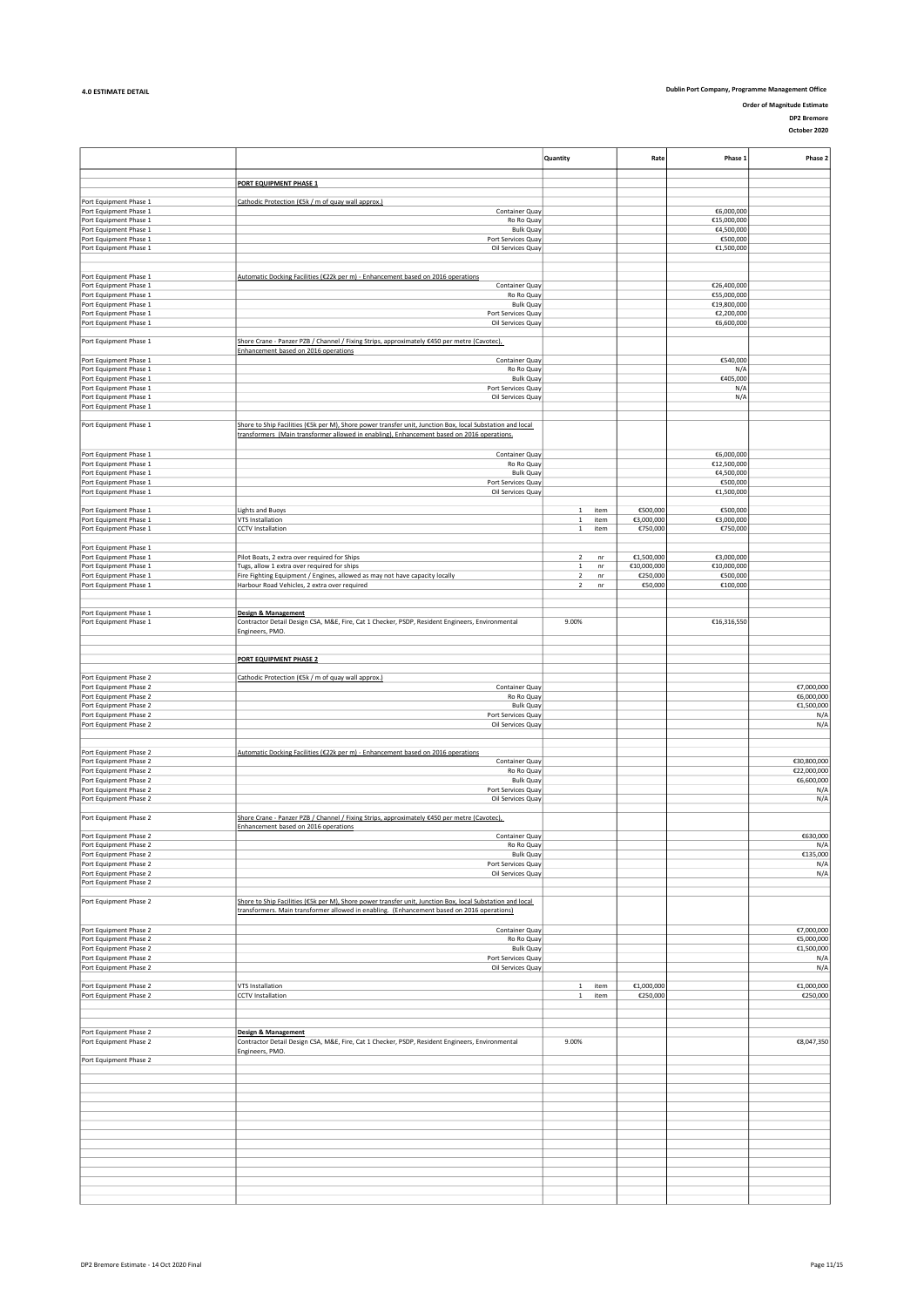Order of Magnitude Estimate DP2 Bremore

|                                                                                    |                                                                                                                                                                                                                                                                                             | Quantity               |                | Rate              | Phase 1                     | Phase 2        |
|------------------------------------------------------------------------------------|---------------------------------------------------------------------------------------------------------------------------------------------------------------------------------------------------------------------------------------------------------------------------------------------|------------------------|----------------|-------------------|-----------------------------|----------------|
|                                                                                    | <b>STAKEHOLDER BUILDINGS</b>                                                                                                                                                                                                                                                                |                        |                |                   |                             |                |
| Stakeholder Buildings Replacement                                                  | Component details of the make-up of this item removed due to commercial sensitivity                                                                                                                                                                                                         |                        |                |                   | €215,022,120                | €0             |
|                                                                                    |                                                                                                                                                                                                                                                                                             |                        |                |                   |                             |                |
|                                                                                    | <b>STAKEHOLDER EQUIPMENT</b>                                                                                                                                                                                                                                                                |                        |                |                   |                             |                |
| Stakeholder Equipment Replacement                                                  | Component details of the make-up of this item removed due to commercial sensitivity                                                                                                                                                                                                         |                        |                |                   | €77,385,000                 | €0             |
|                                                                                    |                                                                                                                                                                                                                                                                                             |                        |                |                   |                             |                |
|                                                                                    | <b>STAKEHOLDER OIL &amp; GAS FACILITIES</b>                                                                                                                                                                                                                                                 |                        |                |                   |                             |                |
| Stakeholder Oil & Gas Facilities                                                   | Oil Tanks (Replacement cost for all of current oil facilities, excluding land and jetties)                                                                                                                                                                                                  |                        |                |                   | €275,000,000                |                |
| Stakeholder Oil & Gas Facilities                                                   | Oil Pipelines                                                                                                                                                                                                                                                                               |                        |                |                   | incl above                  |                |
| Stakeholder Oil & Gas Facilities                                                   | Oil Un-fuelling Facilities                                                                                                                                                                                                                                                                  |                        |                |                   | incl above                  |                |
| Stakeholder Oil & Gas Facilities                                                   | Oil Truck Filling facilities                                                                                                                                                                                                                                                                |                        |                |                   | incl above                  |                |
| Stakeholder Oil & Gas Facilities                                                   | Common Oil Pipeline                                                                                                                                                                                                                                                                         |                        |                |                   | incl above                  |                |
| Stakeholder Oil & Gas Facilities                                                   | National Oil Reserves Agency (NORA)                                                                                                                                                                                                                                                         |                        |                |                   | incl above                  |                |
| Stakeholder Oil & Gas Facilities<br>Stakeholder Oil & Gas Facilities               | Gas Storage and Gas Infrastructure                                                                                                                                                                                                                                                          |                        |                |                   | incl above                  |                |
| Stakeholder Oil & Gas Facilities                                                   | Design & Management                                                                                                                                                                                                                                                                         |                        |                |                   |                             |                |
| Stakeholder Oil & Gas Facilities                                                   | Contractor Detail Design CSA, M&E, Fire, Cat 1 Checker, PSDP, Resident Engineers, Environmental<br>Engineers, PMO.                                                                                                                                                                          | 9.00%                  |                |                   | €24,750,000                 | €0             |
|                                                                                    |                                                                                                                                                                                                                                                                                             |                        |                |                   |                             |                |
|                                                                                    | <b>NEW PORT - LAND COSTS</b>                                                                                                                                                                                                                                                                |                        |                |                   |                             |                |
|                                                                                    |                                                                                                                                                                                                                                                                                             |                        |                |                   |                             |                |
| New Port - Land costs less sale proceeds of existing<br>Dublin Inland Port lands   | Component details of the make-up of this item removed due to commercial sensitivity                                                                                                                                                                                                         |                        |                |                   | €2,269,153                  | €0             |
|                                                                                    | <b>STAKEHOLDER LEASES CPO</b>                                                                                                                                                                                                                                                               |                        |                |                   |                             |                |
| Existing Port - Stakeholder Leases CPO to secure                                   | Existing Port Lands: cost of buying out existing stakeholder leases so as to get vacant possession. This                                                                                                                                                                                    |                        |                |                   | €683,675,000                |                |
| vacant possession                                                                  | assumes that at time of acquisition, existing port lands will have been, or will imminently be, rezoned to<br>commercial/ residential. Benchmark price for calculation is the July '19 guide price of €10.4m per ha for                                                                     |                        |                |                   |                             |                |
|                                                                                    | the 15 ha Glass Bottle Site. Remediation cost was taken off site value at rate of €2.8m per ha (based on                                                                                                                                                                                    |                        |                |                   |                             |                |
|                                                                                    | the overall estimate of remediation costs for the port lands). This benchmark price was then used in                                                                                                                                                                                        |                        |                |                   |                             |                |
|                                                                                    | assessing acquisition costs of stakeholder sites with secure long term tenure. Other stakeholder sites<br>were assessed on an individual basis.                                                                                                                                             |                        |                |                   |                             |                |
|                                                                                    |                                                                                                                                                                                                                                                                                             |                        |                |                   |                             |                |
|                                                                                    |                                                                                                                                                                                                                                                                                             |                        |                |                   |                             |                |
|                                                                                    | <b>DUBLIN PORT SITE REMEDIATION</b><br>Assumes remediation of soil across site to a depth of 1M                                                                                                                                                                                             |                        |                |                   |                             |                |
|                                                                                    |                                                                                                                                                                                                                                                                                             |                        |                |                   |                             |                |
| Existing Port - Site remediation<br>Existing Port - Site remediation               | North Port Lands 1,937,000m2<br>South Port Lands 450,000m2                                                                                                                                                                                                                                  |                        |                |                   |                             |                |
| <b>Existing Port - Site remediation</b>                                            | West Port Lands 86,000m2                                                                                                                                                                                                                                                                    |                        |                |                   |                             |                |
| <b>Existing Port - Site remediation</b><br>Existing Port - Site remediation        | Total Area 2,473,000 (247 Hectares)                                                                                                                                                                                                                                                         |                        |                |                   |                             |                |
| Existing Port - Site remediation                                                   | Site Investigations across the whole site                                                                                                                                                                                                                                                   | 1                      | item           | €7,500,000        | €7,500,000                  |                |
| <b>Existing Port - Site remediation</b><br><b>Existing Port - Site remediation</b> | allow for removing structures / buildings on -site, tanks<br>Break up of hard Surface                                                                                                                                                                                                       | 2,473,000<br>741,900   | m2<br>m3       | €15<br>€40        | €37,095,000<br>€29,676,000  |                |
| Existing Port - Site remediation                                                   | Removal of 1 m of ground                                                                                                                                                                                                                                                                    | 2,473,000              | m3             | €10               | €24,730,000                 |                |
| Existing Port - Site remediation                                                   | Removal of Hotspots of heavy contamination further than 1 m deep (say 10% of area between 1m and<br>2m deep)                                                                                                                                                                                | 247,300                | m3             | €15               | €3,709,500                  |                |
| Existing Port - Site remediation<br>Existing Port - Site remediation               | Sorting, testing of all the excavated Material<br>Blended rate between on site Treatment washing, stabilisation (say 75%) and disposal off site (say 25%)                                                                                                                                   | 2,720,300<br>2,720,300 | m3             | €10<br>€100       | €27,203,000<br>€272,030,000 |                |
| Existing Port - Site remediation                                                   | Replacement of Fill disposed off site                                                                                                                                                                                                                                                       | 680,075                | m3<br>m3       | €30               | €20,402,250                 |                |
| Existing Port - Site remediation                                                   | Allow for importation of a 1.25m layer of inert Material to raise levels to 5.5 OD average (1 m raise level<br>+ 0.25m replacing disposed off site material)                                                                                                                                | 3,091,250              | m <sub>3</sub> | €30               | €92,737,500                 |                |
| Existing Port - Site remediation                                                   | Allow for L concrete retaining wall structure to Perimeter 500mm wide x 2.0m high + 1.0m base                                                                                                                                                                                               | 24,000                 | m <sub>3</sub> | €500              | €12,000,000                 |                |
| Existing Port - Site remediation<br>Existing Port - Site remediation               | Allowance for Ground Water Treatment<br>Allow for Phasing of Works 5%                                                                                                                                                                                                                       | $\mathbf{1}$<br>5%     | item           | €30,000,000<br>€0 | €30,000,000<br>€27,854,163  |                |
| Existing Port - Site remediation                                                   |                                                                                                                                                                                                                                                                                             |                        |                |                   |                             |                |
| Existing Port - Site remediation<br>Existing Port - Site remediation               | <b>Contractor Preliminaries</b><br>Allow for Management and Preliminaries                                                                                                                                                                                                                   | 10.00%                 |                |                   | €58,493,741                 |                |
| Existing Port - Site remediation                                                   | PSCS                                                                                                                                                                                                                                                                                        | 0.30%                  |                |                   | €1,754,812                  |                |
| Existing Port - Site remediation<br>Existing Port - Site remediation               | <b>Design &amp; Management</b>                                                                                                                                                                                                                                                              |                        |                |                   |                             |                |
| Existing Port - Site remediation                                                   | Contractor Detail Design CSA, M&E, Fire, Cat 1 Checker, PSDP, Resident Engineers, Environmental<br>Engineers, PMO.                                                                                                                                                                          | 9.00%                  |                |                   | €58,066,737                 |                |
|                                                                                    |                                                                                                                                                                                                                                                                                             |                        |                |                   |                             |                |
|                                                                                    | <b>ENVIRONMENTAL MITIGATION (capitalised)</b>                                                                                                                                                                                                                                               |                        |                |                   |                             |                |
| New Port - Liabilities - Ongoing Environmental<br><b>Mitigation Measures</b>       | Environmental Mitigation Measures - ongoing. (Major beach re-nourishment, additional maintenance<br>dredging and protection works.) Continuing OPEX of €5.88m p.a which capitalises to €147m at 4%<br>discount rate. Capitalised sum incurred from date when southern breakwater completed. | $\mathbf{1}$           | item           | €147,000,000      | €147,000,000                |                |
|                                                                                    |                                                                                                                                                                                                                                                                                             |                        |                |                   |                             |                |
| New Port - Liabilities - On-going Environmental<br>Measures & Dredging             | Dredging cost of approach channel to Bremore (capitalised). This is an additional cost, as existing DP1<br>channel will still need maintenance dredging due to retention of cruise in Dublin. The approach channel                                                                          |                        |                |                   | incl above                  |                |
|                                                                                    | dredging cost at Bremore is captured as part of the environmental mitigation measures cost.                                                                                                                                                                                                 |                        |                |                   |                             |                |
|                                                                                    |                                                                                                                                                                                                                                                                                             |                        |                |                   |                             |                |
|                                                                                    |                                                                                                                                                                                                                                                                                             |                        |                |                   |                             |                |
|                                                                                    |                                                                                                                                                                                                                                                                                             |                        |                |                   |                             |                |
|                                                                                    |                                                                                                                                                                                                                                                                                             |                        |                |                   |                             |                |
|                                                                                    |                                                                                                                                                                                                                                                                                             |                        |                |                   |                             |                |
|                                                                                    |                                                                                                                                                                                                                                                                                             |                        |                |                   |                             |                |
|                                                                                    |                                                                                                                                                                                                                                                                                             |                        |                |                   |                             |                |
|                                                                                    |                                                                                                                                                                                                                                                                                             |                        |                |                   |                             |                |
|                                                                                    |                                                                                                                                                                                                                                                                                             |                        |                |                   |                             |                |
| <b>TOTAL</b>                                                                       |                                                                                                                                                                                                                                                                                             |                        |                |                   | €6,130,166,194              | €1,000,880,210 |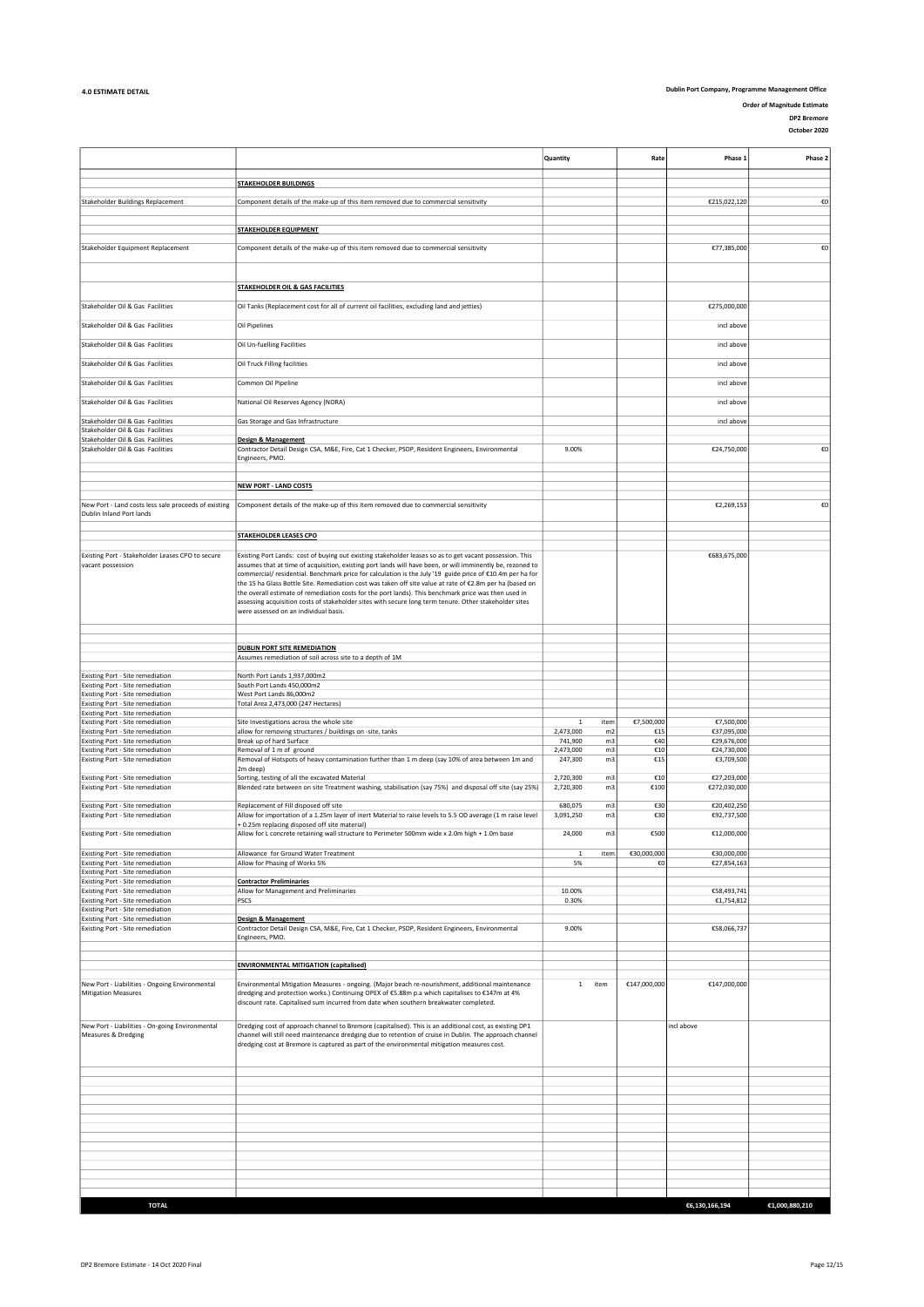### 5.0 MAIN QUANTITIES Dublin Port Company, Programme Management Office

BREMORE Particles and the control of the control of the control of the control of the control october 2020 october 2020 october 2020 october 2020 october 2020 october 2020 october 2020 october 2020 october 2020 october 202

| PHASE 1                                    | Lengths            | <b>Fill Stone</b>         | Armour       | Concrete   | GeoTextile | Piled wall,   | <b>Scour Protection</b> | Yards        | Ro Ro Jetty | <b>Bulk Filling</b> | <b>Dredging</b> | <b>Bridge</b>   | <b>River Channel</b> | Roads   | Rail   |
|--------------------------------------------|--------------------|---------------------------|--------------|------------|------------|---------------|-------------------------|--------------|-------------|---------------------|-----------------|-----------------|----------------------|---------|--------|
|                                            |                    |                           |              |            |            |               |                         |              |             |                     |                 |                 |                      |         |        |
| Enabling                                   |                    |                           |              |            |            |               |                         |              |             |                     |                 | 2 <sub>nr</sub> |                      | 4 km    |        |
|                                            |                    |                           |              |            |            |               |                         |              |             |                     |                 |                 |                      |         |        |
| External Breakwater                        | 9,200<br>${\sf m}$ | 4,930,100 m3              | 1,044,600 m3 | 196,000 m3 | 164,900 m2 | $0 \text{ m}$ | $0$ m2                  |              |             |                     |                 |                 |                      |         |        |
|                                            |                    |                           |              |            |            |               |                         |              |             |                     |                 |                 |                      |         |        |
| Internal Revetments, permanent & temporary | 5,700<br>m         | 1,775,600 m3              | 485,000 m3   | 125,400 m3 | 111,800 m2 |               |                         |              |             |                     |                 |                 |                      |         |        |
|                                            |                    |                           |              |            |            |               |                         |              |             |                     |                 |                 |                      |         |        |
| Ro Ro Jetty Revetment                      | 1,000<br>m         | 426,000 m3                | 82,000 m3    | 22,000 m3  | 20,000 m2  |               |                         |              |             |                     |                 |                 |                      |         |        |
|                                            |                    |                           |              |            |            |               |                         |              |             |                     |                 |                 |                      |         |        |
| Ro Ro Jetty                                |                    |                           |              |            |            |               |                         |              | $5$ nr      |                     |                 |                 |                      |         |        |
|                                            |                    |                           |              |            |            | 2,930 m       |                         |              |             |                     |                 |                 |                      |         |        |
| Quay Wall                                  |                    |                           |              |            |            |               |                         |              |             |                     |                 |                 |                      |         |        |
| Yards                                      |                    |                           |              |            |            |               |                         | 2,580,000 m2 |             |                     |                 |                 |                      |         |        |
|                                            |                    |                           |              |            |            |               |                         |              |             |                     |                 |                 |                      |         |        |
| <b>Bulk Filling</b>                        |                    |                           |              |            |            |               |                         |              |             | 45,377,500 m3       |                 |                 |                      |         |        |
|                                            |                    |                           |              |            |            |               |                         |              |             |                     |                 |                 |                      |         |        |
| Dredging                                   |                    |                           |              |            |            |               |                         |              |             |                     | 23,476,440 m3   |                 |                      |         |        |
|                                            |                    |                           |              |            |            |               |                         |              |             |                     |                 |                 |                      |         |        |
| <b>River Channel</b>                       |                    |                           |              |            |            |               |                         |              |             |                     |                 |                 | 1.8 km               |         |        |
|                                            |                    |                           |              |            |            |               |                         |              |             |                     |                 |                 |                      |         |        |
| Roads                                      |                    |                           |              |            |            |               |                         |              |             |                     |                 | 4 <sub>nr</sub> |                      | 17.8 km |        |
|                                            |                    |                           |              |            |            |               |                         |              |             |                     |                 |                 |                      |         |        |
| Rail                                       |                    |                           |              |            |            |               |                         |              |             |                     |                 | 6 <sub>nr</sub> |                      |         | 9.7 km |
|                                            |                    |                           |              |            |            |               |                         |              |             |                     |                 |                 |                      |         |        |
| Planning & Environmental                   |                    |                           |              |            |            |               |                         |              |             |                     |                 |                 |                      |         |        |
|                                            |                    |                           |              |            |            |               |                         |              |             |                     |                 |                 |                      |         |        |
| Prelims & Design                           |                    |                           |              |            |            |               |                         |              |             |                     |                 |                 |                      |         |        |
| PHASE 1                                    |                    | 7,131,700                 | 1.611.600    | 343,400    | 296.700    | 2.930         |                         | 2.580.000    |             | 45.377.500 m        | 23,476,440 m3   | 12 <sub>n</sub> | 2 km                 | $21$ k  | 10 km  |
|                                            |                    |                           |              |            |            |               |                         |              |             |                     |                 |                 |                      |         |        |
| PHASE 2                                    |                    | <b>Fill Stone</b>         | Armour       | Concrete   | GeoTextile | Piled wall,   | <b>Scour Protection</b> | Yards        | Ro Ro Jetty | <b>Bulk Filling</b> | <b>Dredging</b> | <b>Bridge</b>   | <b>River Channel</b> | Roads   | Rail   |
|                                            |                    |                           |              |            |            |               |                         |              |             |                     |                 |                 |                      |         |        |
| External Breakwater                        | 1,100<br>m         | 368,500 m3                | 106,150 m3   | 5,500 m3   | 13,750 m2  | $0 \text{ m}$ | $0 \text{ m2}$          |              |             |                     |                 |                 |                      |         |        |
|                                            |                    |                           |              |            |            |               |                         |              |             |                     |                 |                 |                      |         |        |
| Ro Ro Jetty Stone Wall                     | 450<br>${\sf m}$   | 191,700 m3                | 36,900 m3    | 9,900 m3   | 9,000 m2   |               |                         |              |             |                     |                 |                 |                      |         |        |
|                                            |                    |                           |              |            |            |               |                         |              |             |                     |                 |                 |                      |         |        |
| Ro Ro Jetty                                |                    |                           |              |            |            |               |                         |              | $2$ nr      |                     |                 |                 |                      |         |        |
|                                            |                    |                           |              |            |            |               |                         |              |             |                     |                 |                 |                      |         |        |
| Quay Wall                                  |                    |                           |              |            |            | $1,200$ m     |                         |              |             |                     |                 |                 |                      |         |        |
|                                            |                    |                           |              |            |            |               |                         |              |             |                     |                 |                 |                      |         |        |
| Yards                                      |                    |                           |              |            |            |               |                         | 990,000 m2   |             |                     |                 |                 |                      |         |        |
|                                            |                    |                           |              |            |            |               |                         |              |             |                     |                 |                 |                      |         |        |
| <b>Bulk Filling</b>                        |                    |                           |              |            |            |               |                         |              |             | 20,725,000 m3       |                 |                 |                      |         |        |
|                                            |                    |                           |              |            |            |               |                         |              |             |                     | 345,600 m3      |                 |                      |         |        |
| Dredging                                   |                    |                           |              |            |            |               |                         |              |             |                     |                 |                 |                      |         |        |
| Roads                                      |                    |                           |              |            |            |               |                         |              |             |                     |                 |                 |                      | 2 km    |        |
|                                            |                    |                           |              |            |            |               |                         |              |             |                     |                 |                 |                      |         |        |
|                                            |                    |                           |              |            |            |               |                         |              |             |                     |                 |                 |                      |         | 2 km   |
|                                            |                    |                           |              |            |            |               |                         |              |             |                     |                 |                 |                      |         |        |
| Rail                                       |                    |                           |              |            |            |               |                         |              |             |                     |                 |                 |                      |         |        |
| Prelims & Design                           |                    |                           |              |            |            |               |                         |              |             |                     |                 |                 |                      |         |        |
|                                            |                    |                           |              |            |            |               |                         |              |             |                     |                 |                 |                      |         |        |
| PHASE 2                                    |                    | 560,200<br>m <sub>3</sub> | 143,050 m3   | 15,400 m3  | 22,750 m2  | $1,200$ m     | $0$ m2                  | 990,000 m2   |             | 2 nr 20,725,000 m3  | 345,600 m3      | 0 <sub>nr</sub> | 0 km                 | 2 km    |        |
|                                            |                    |                           |              |            |            |               |                         |              |             |                     |                 |                 |                      |         | 2 km   |

DP2 Bremore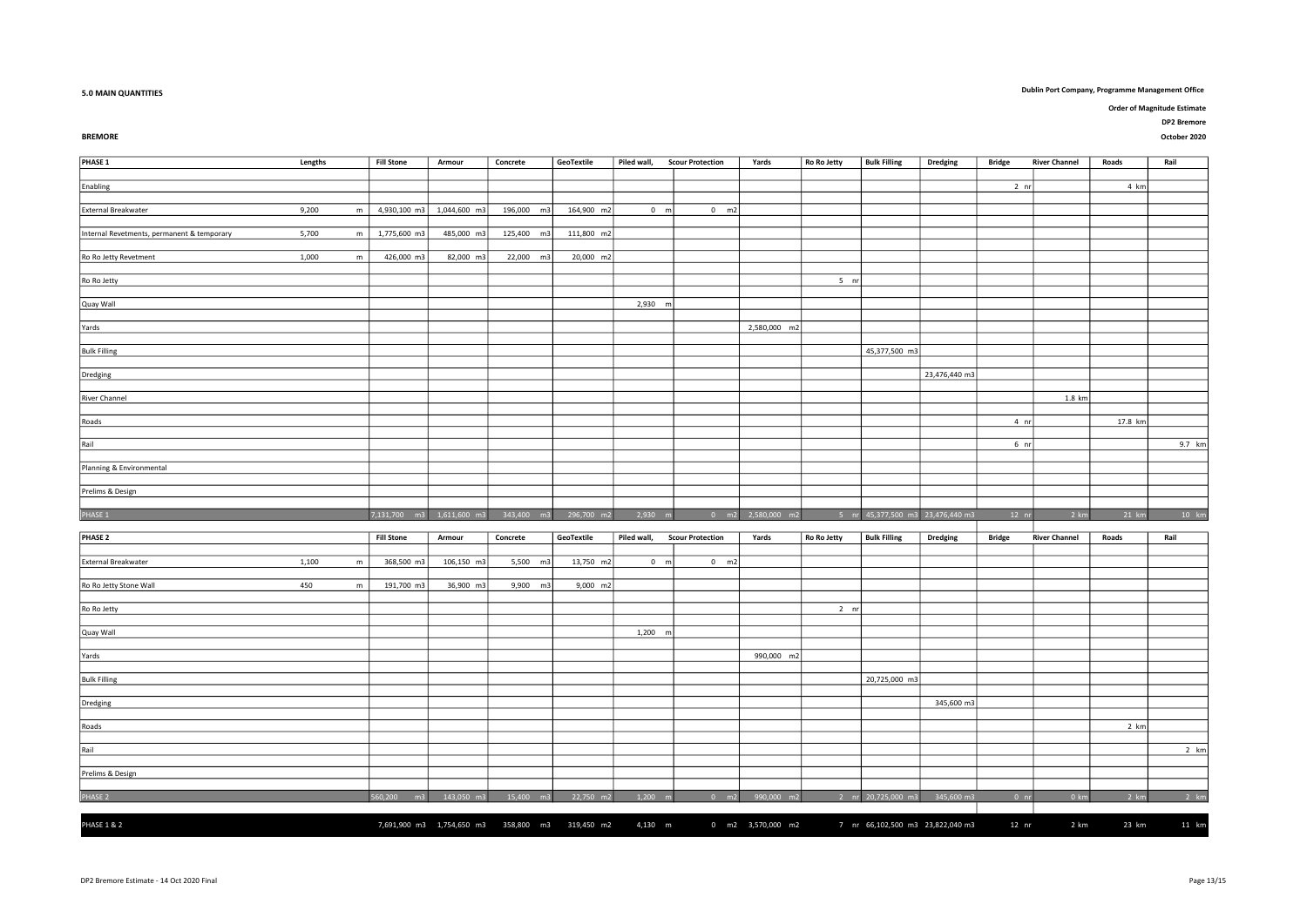Order of Magnitude Estimate

DP2 Bremore

October 2020

#### Phase 1, 77m tonnes p.a. throughput in 2040 :

| Trade/Activity        | Berth numbers | Berth length (m)                                                                                | Berth depth (m) | Terminal (ha) |
|-----------------------|---------------|-------------------------------------------------------------------------------------------------|-----------------|---------------|
| <b>Bulk Liquid</b>    |               | 600 total                                                                                       | 14.5            | 20            |
| <b>Bulk Solid</b>     |               | 600 total                                                                                       | 14.5            | 20            |
| <b>Trade Vehicles</b> |               | 250                                                                                             | 11              | 12            |
| Container             |               | 1,200 total                                                                                     | 14              | 60            |
| RoRo                  | 9             | 325 each, using 5 double berth finger piers, min<br>180m apart. Berth length = $9*325 = 2925$ m | 10              | 85            |
| Port/ State Services  |               | 100                                                                                             | 10              | 60            |
| <b>TOTAL</b>          | 19            | 5,675m                                                                                          |                 | 257           |

#### Phase 2, 134m tonnes p.a. throughput in 2080 :

| Trade/Activity        | Berth numbers | Berth length (m)                                                                              | Berth depth (m) | Terminal (ha) |
|-----------------------|---------------|-----------------------------------------------------------------------------------------------|-----------------|---------------|
| <b>Bulk Liquid</b>    |               | 600 total                                                                                     | 14.5            | 20            |
| <b>Bulk Solid</b>     |               | 600 total                                                                                     | 14.5            | 20            |
| <b>Trade Vehicles</b> |               | 250 each                                                                                      | 11              | 16            |
| Container             |               | 2,400 total                                                                                   | 15              | 120           |
| RoRo                  | 14            | 325 each, using 7 double berth finger piers, min<br>180m apart. Berth length = 14*325 = 4550m | 10              | 120           |
| Port/ State Services  |               | 100                                                                                           | 10              | 60            |
| <b>TOTAL</b>          | 28            | 8,500m                                                                                        |                 | 356           |